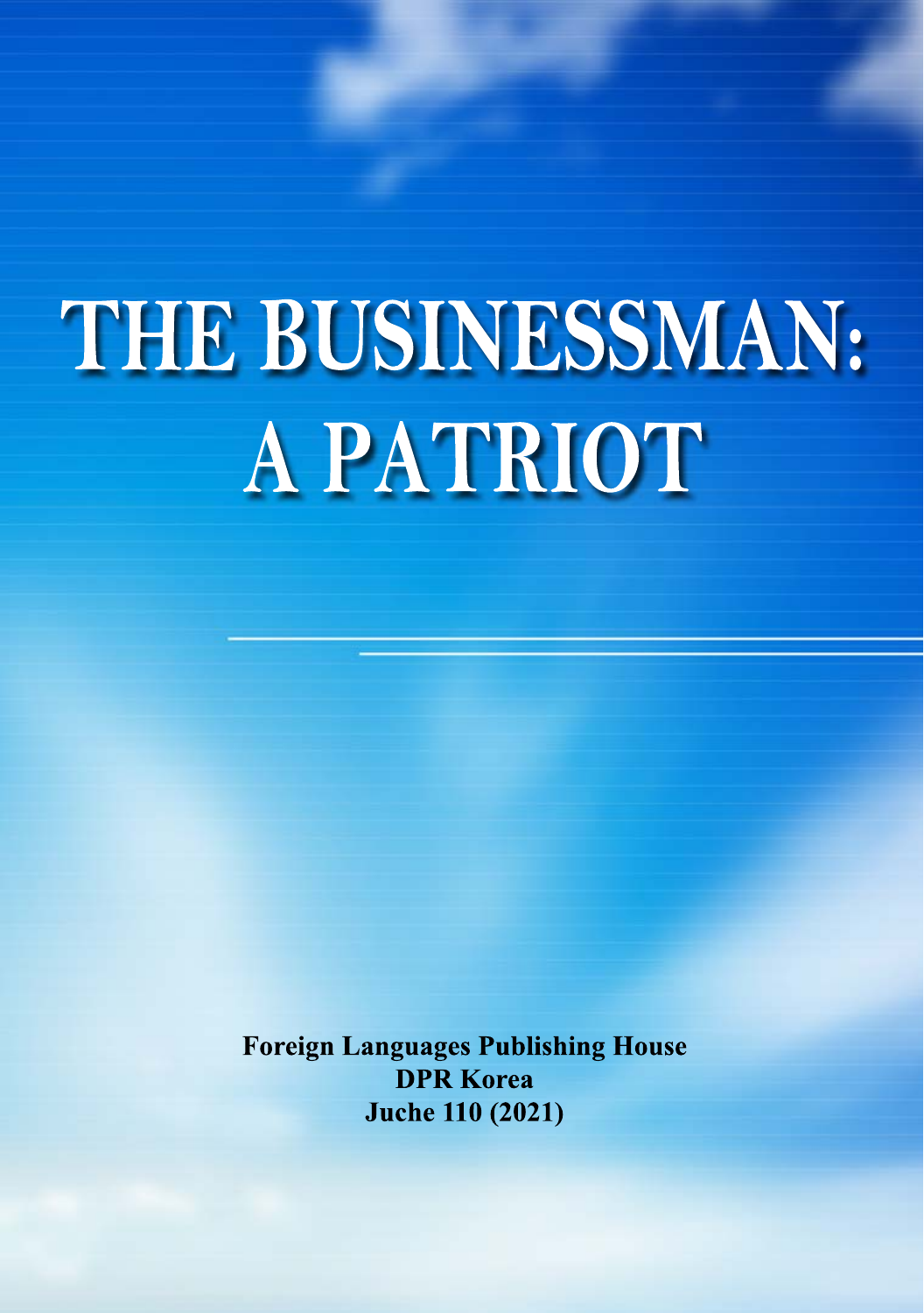# THE BUSINESSMAN: **A PATRIOT**

**Foreign Languages Publishing House DPR Korea Juche 110 (2021)**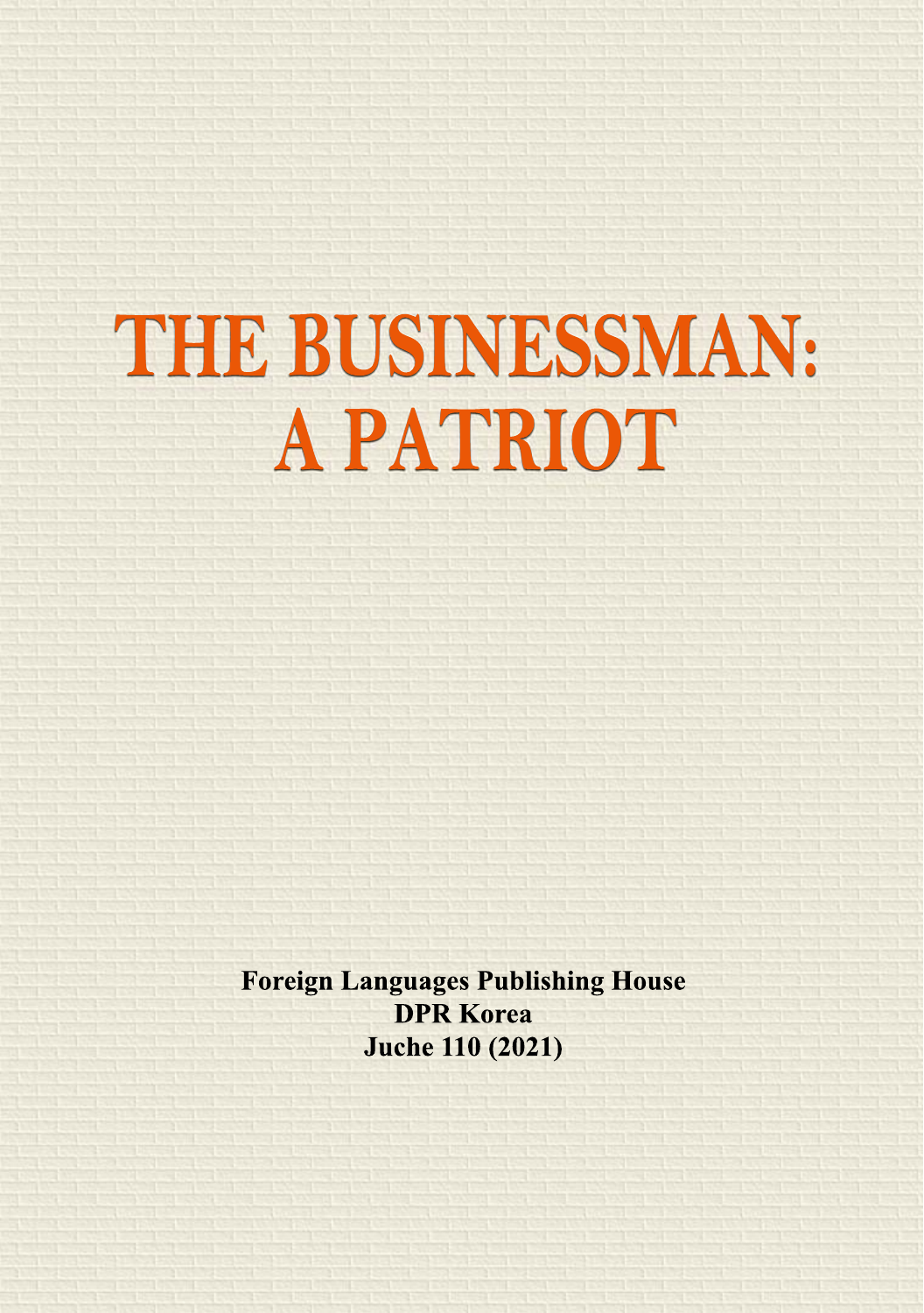Song Tae Gwan (August 29, 1912- January 11, 1994)

# **Preface**

Someone said, "Writing is not reserved for anyone."

But I dared to write this book; it was not because my life experience was extraordinary nor my writing skills were outstanding.

Once a young journalist came to me and said that he was going to write about my father.

As soon as I heard what he said, I thought that the book which another man would write based on my memory would not be better than a book written by me though I am not good at writing.

I also remembered that many had written about their mothers, but not about their fathers.

This urged me to take a pen with the thought that I also could write, not just to boast about my father, but to describe his career without any affectation.

My father lived all his life to earn money.

"Do it today, tomorrow never comes," this was what I heard often in my childhood.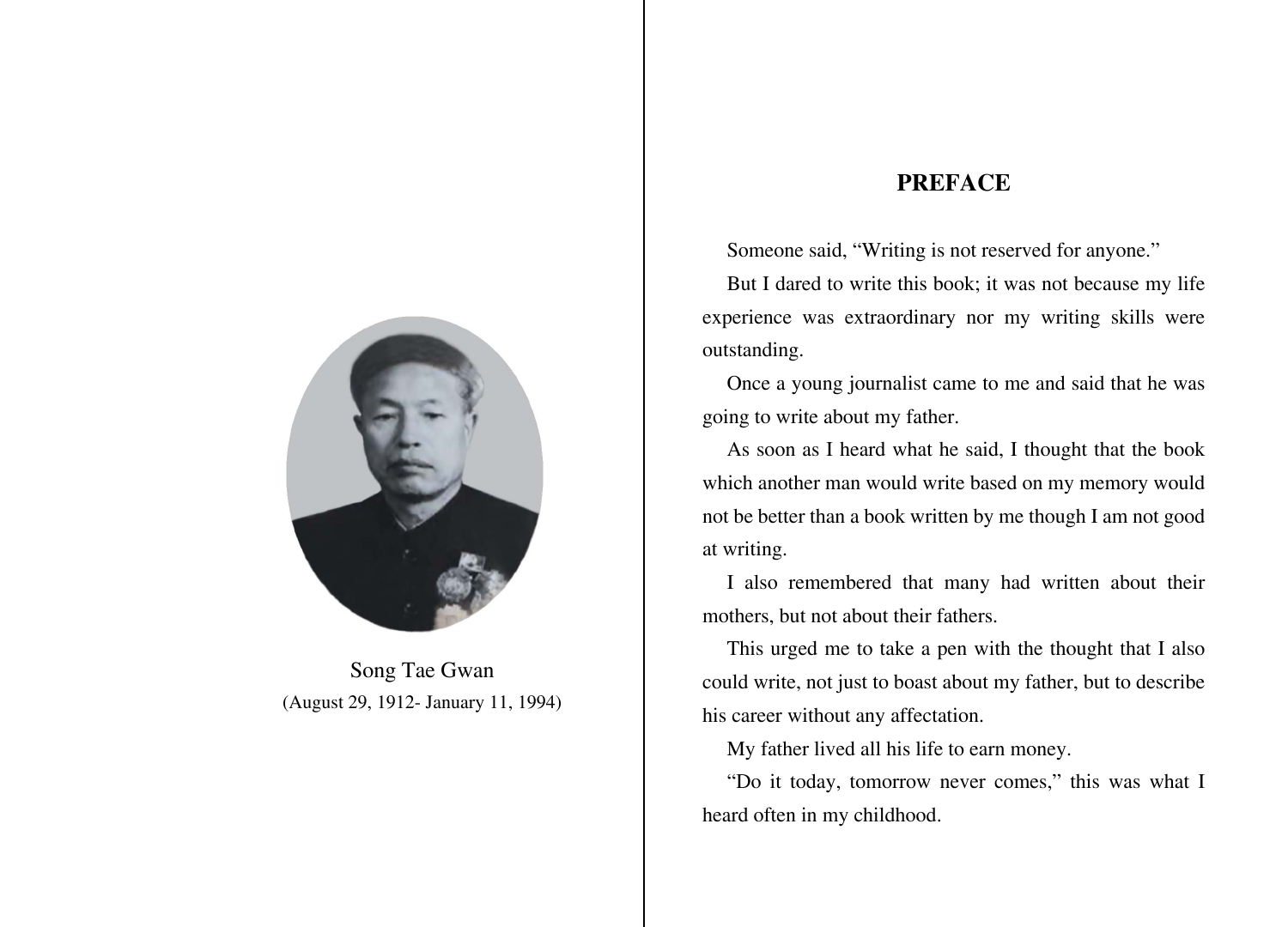<span id="page-3-0"></span>I saw in my childhood that he was working pressed by time.

How could such an ordinary man, a private businessman, who lived for money, become a patriotic martyr?

I just want to write in this book how this businessman greeted a turning point in his career and led an honourable life.

Song Song Hui

# **Preface**

| 3. Blessed Life, The Businessman's |  |
|------------------------------------|--|
|                                    |  |
|                                    |  |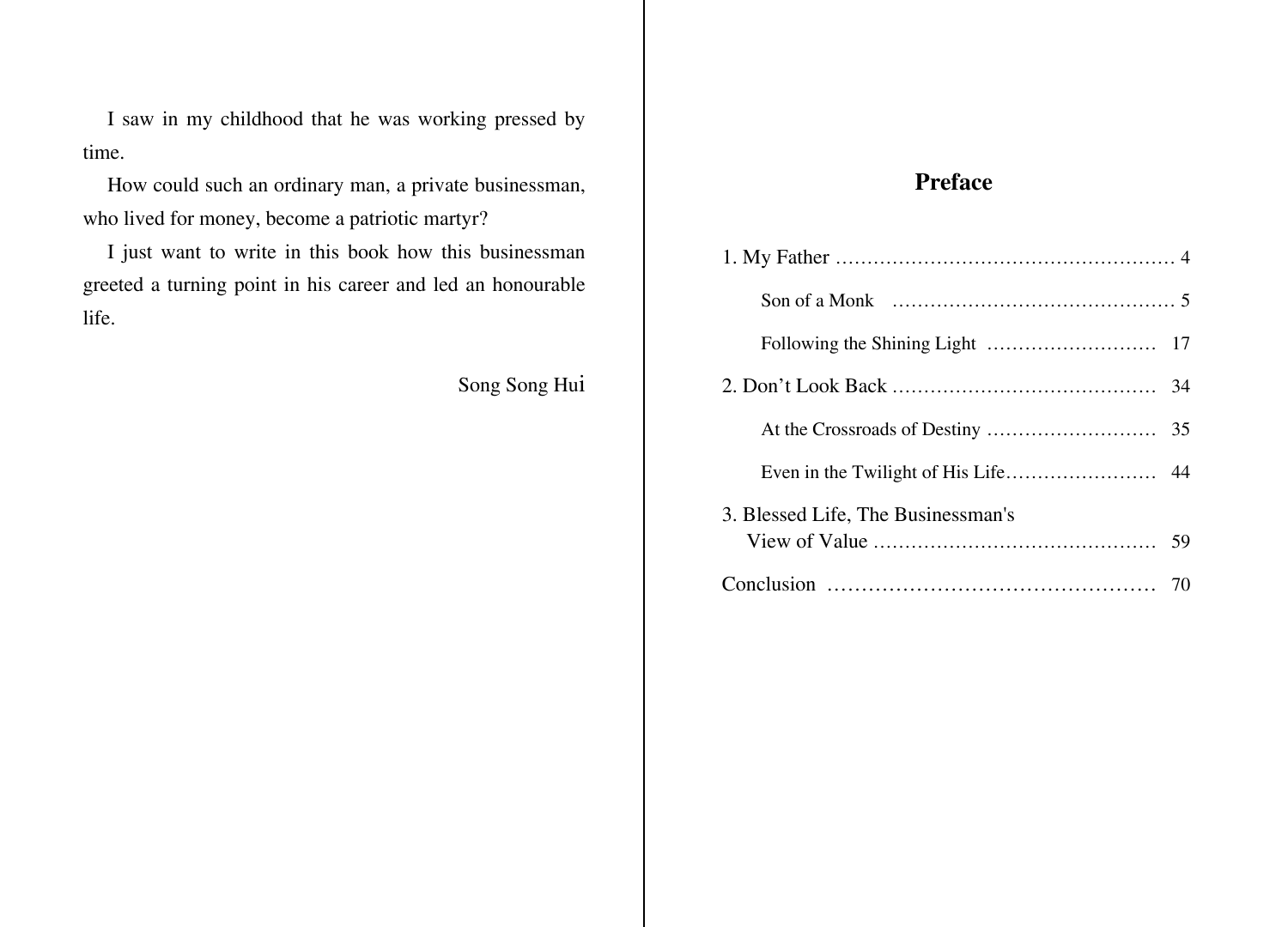<span id="page-4-0"></span>

## **[1. My Father](#page-3-0)**

There were seven children in my family. But among my siblings my father loved me best, and would take me with him wherever he went. Whether it was because I was the last one of his children or whether it was because I bore a striking resemblance of him, I don't know.

When I began to know the world, he would say, "Whatever you do, be the first one" and "The time gone never comes back," combining these instructions with the stories of his past life.

In those days I came to know his life of the past and its "secrets" one after another, which even my elder brothers did not know.

The "secrets" never implied anything dreadful like worldstartling events, murder or robbery.

He had nothing hidden in his life; he even refused to take a wallet with him.

He had no time to look backwards; as he had to think what to do in the future, he was always busy.

Some people may think he had inherited a large fortune

from his father, but he was the son of a Buddhist monk. As this fact is related with a very strange story, I am going to start his story from here.

### **[Son of a Monk](#page-3-0)**

In the mid-19<sup>th</sup> century a baby was born in a peasant family in Hoedok County, Chungchong Province, Korea.

The baby was a source of happiness for the poor family, and it grew up to be a healthy boy.

But the happiness did not last long; his parents died, leaving their children behind.

The boy, together with his sister, became a wanderer; to make the matter worse, his sister died on the road.

The boy went on his way without any destination. When he reached at last at Hyangsan in North Phyongan Province, he was so ill and starved that he fell down on the road.

At that time a monk who was passing by took him to his temple out of pity.

That boy was my grandfather, Song Kyong Hwan. This is how he became a monk.

With the passage of time, the boy became an old man in his 60s.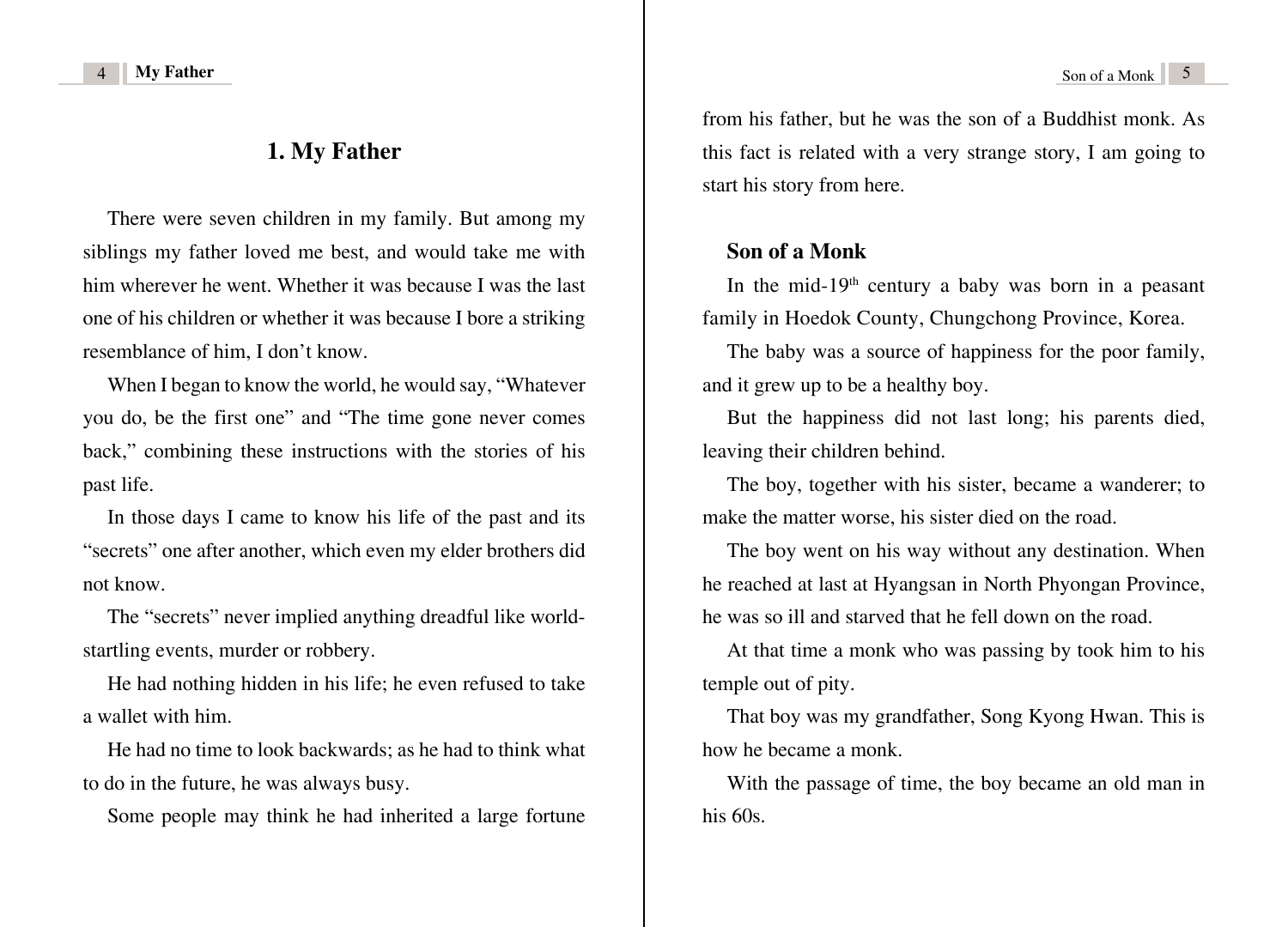One spring day, when he was passing Janghung-ri in Sukchon County, he felt thirsty, so he asked a woman, who was cleaning rice by a spring, a cup of water. The woman dipped water with a gourd, and gave it to the monk. He was attracted to her. He was 63 years old at that time.

He kept missing her and at last he returned to secular life, so to speak.

He bought land and an orchard, begetting two daughters first and then a son, my father (August 29, 1912), when he was 68 years old.

How happy my grandfather must have been as he fathered a son in the twilight years of his life! He went from house to house to ask for honey.

Everyone was surprised to see my grandfather asking for honey.

"Honey? Another baby?"

"Yes, a boy this time," he would say proudly.

Because of his unfamiliar start of his life, his mother's love for him was extraordinary. She had three sons by her first marriage, but the boy she mothered with an apostate monk was somebody peculiar for her, apparently because he was extremely clever from his childhood.

When he graduated from a primary school, she enrolled him at Sungdok Middle School in the far away Nyongbyon County. In his third year at the school, his mother called him to the house.

The earnings from the small orchard would go away any moment by gambling of her sons from her first husband. She decided to pin her last hope to the clever and honest-minded last son.

So after leaving middle school mid-course, my father returned home and launched into business with 40 apple trees. How to make money with the orchard and to make that money beget money depended entirely on him.

Formerly the apples had been taken and sold in Sinuiju. But my father took the apples to Kanggye and sold them at much higher price; the earnings almost doubled. Apple was a rare fruit in the inland area north of Kanggye. He chose a method, which was contrary to the peddler's style employed by his stepbrothers.

He never wasted even a penny; he gave all the earnings to his mother. His mother, who had been waiting for him on the hill in the village, was so surprised sometimes that she wondered whether he had stolen the money.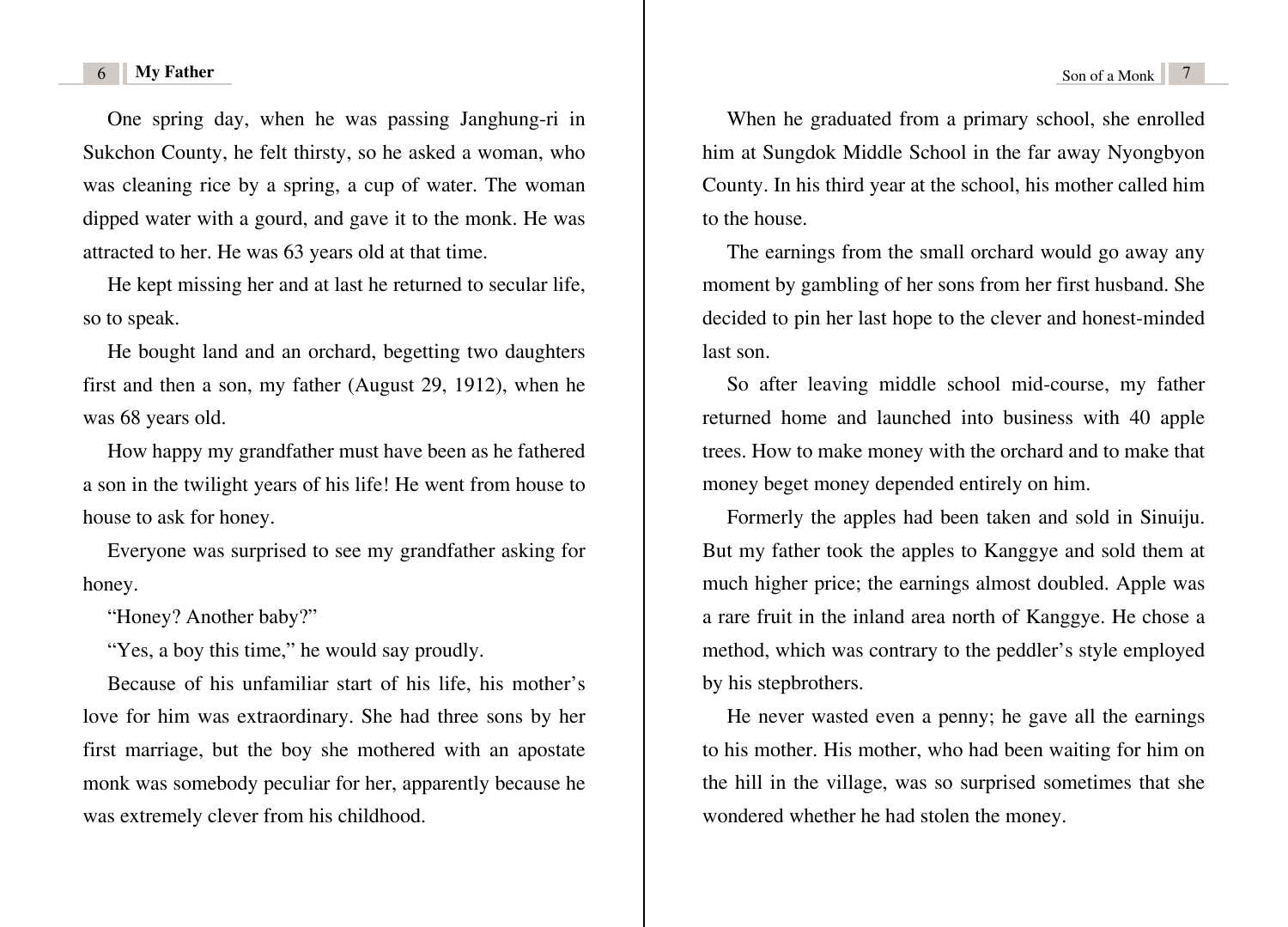My father was a man of economy; he refused to go to a restaurant or a pub. He thought it wasteful to buy even a pancake.

He never spent even a penny for a luxurious life or for a project without any interests.

For Grandet from the novel *Eugenie Grande*t by Honore de Balzac, it was a pleasure of his life to listen to the clattering sound of the gold coins in the sack. As for my father, he earned money with all his might, and he knew where to spend it. (I will describe it in the latter part of the book.)

His first transactions were successful. He seemed to have an inborn talent in earning money.

Later he put his hand to various wholesale trades, laying solid foundations for business.

Another cornerstone of these foundations was his marriage to Kim Thae Bok, my mother, in 1935. My mother was a daughter of a clergyman.

My maternal grandfather, Kim In Gu, a hot-blood soldier guarding the royal palace of the feudal Joson dynasty, went to a seminary in East Pyongyang to obtain the identity of a priest when the army of the dynasty had been dissolved by the Japanese imperialists.

Having grown in such a family, my mother was quiet, clean and considerate. When she heard the talk of her marriage, she went to my father's village, only to find that the poor village and the young merchant were not to her liking.

When she was going back to Pyongyang, my father checked her. This scene gives a glimpse of the temperament of my father, who made decisions when he was interested.

My father, a man possessed of wisdom and determination, said to her: Let's go to Pyongyang. If you don't like this place, I'll go to Pyongyang. I'll sell my land and orchard.

My mother did not say anything, dropping her head and scratching the earth underneath her with her shoe toe.

Although he was a man of dark complexion with a square face and thick lips, he had a masculine temperament of making important decisions related to his life at once, which bound the fair and clean-faced girl, my mother, with an invisible stay.

This was how my parents struck roots in Pyongyang. The marriage story of my father and mother had something in common with that of my grandfather, I think.

I still feel curious how a son of a Buddhist monk and a daughter of a Christian clergyman could leave side by side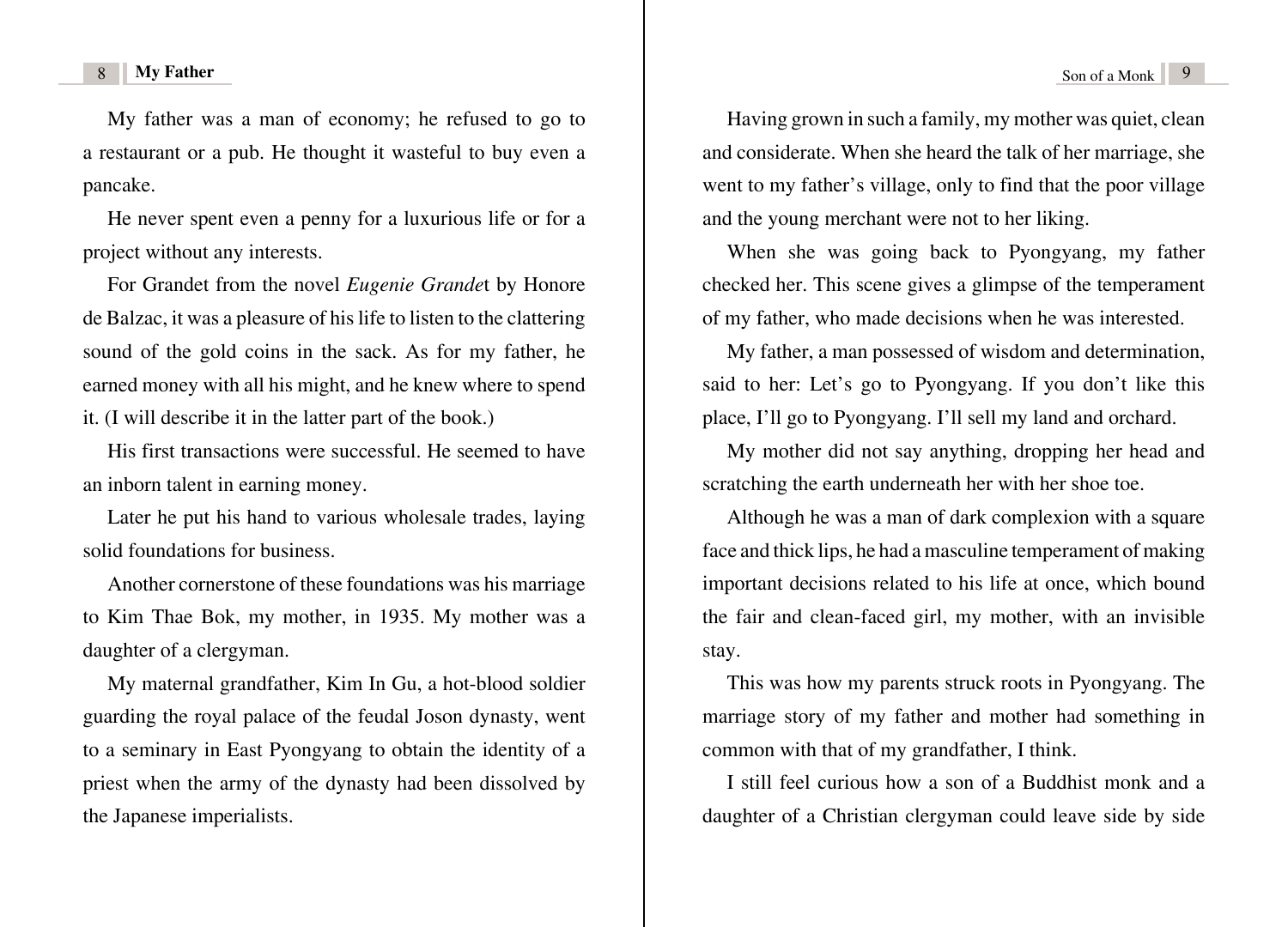for Pyongyang with one aim−business.

I cannot explain it appropriately. It is a pity that I am not a professional writer.

My father's decision of that day to leave for Pyongyang was the beginning of his new career.

He first set up a rice-cleaning business in Taephyong, which was followed by hosiery business and wholesale business.

His businesses flourished; he made lots of money, had many acquaintances and was well known as a successful businessman.

But that did not last long; the war in the Pacific reached its height and accordingly the exploitation of the Koreans by the Japanese imperialists got more brutal.

The Japanese imperialists cruelly exploited the Koreans; they extracted oil from castor beans and even from pine resin, shouting at the top of their voices, "One drop of oil is precisely one drop of blood."

My father's business was not an exception; it got deteriorated day by day and he was driven to despair.

It was at that time that Korea was liberated. The liberation of the country brought about a dramatic change to his fate.

The joy of liberation made the whole country seethe with dancing and singing; people joined the parades in the streets, shouting, "Long live the liberation of the country!" and speeches crying for the road a new Korea should take were heard in the rallies, social gatherings and open-air meetings. Every one was a self-acclaimed hero and patriot. Even undesirable elements and reactionaries, who disguised themselves as "patriots" and "revolutionaries," shouted for "proletarian dictatorship."

The joy of my father did not last long; there was a rumour that the communists would liquidate all the private property and distribute them among all the people, and the reactionaries who quickly disguised themselves as "chiefs of the security stations" and "heads of the self-defence corps" threatened, blackmailed and walked away the businessmen. My father began to estrange himself from the people.

There was a rumour that the medical doctor, Ri Pyong Hun, who was his acquaintance, was arrested. Ri was charged with being well off with a private hospital and being a "pro-Japanese" living with a Japanese woman as his wife.

My father who was known to have made a lot of money would not be safe.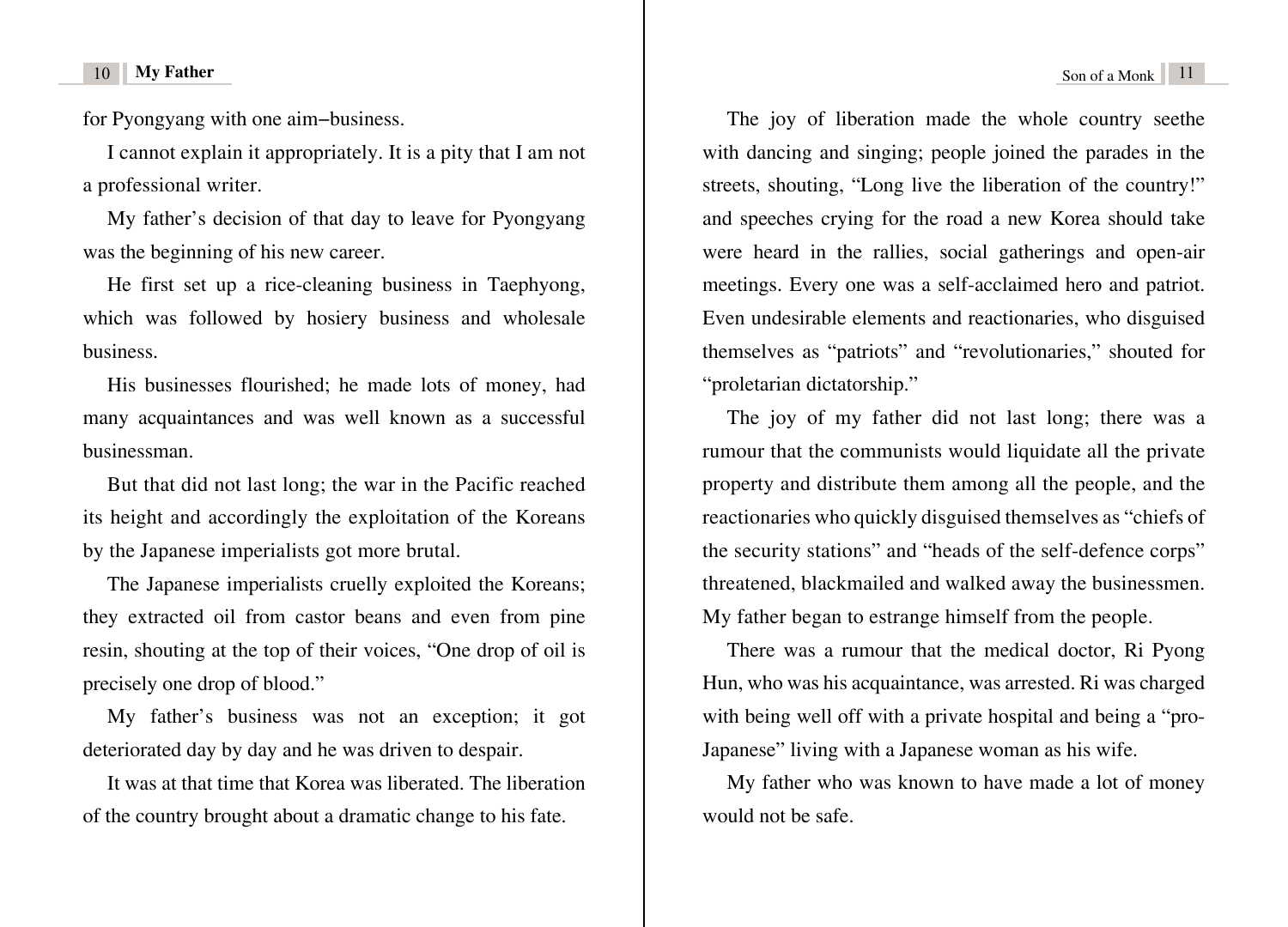One day the chief of the supervisory section of a security station (accountant at the Pyongyang Tax Authority before liberation) came with soldiers touting rifles and searched my father's house. He threatened my father, saying that the communist party would liquidate even private businessmen as well as landlords, capitalists and pro-Japanese and forced him to hand over the hidden gold and list of assets.

Even though the country was liberated, it was in disorder. Frightened at such situation, my father decided to run away.

He wanted to go to Seoul, south Korea, to set up a business there.

He hired two machine boats and loaded cement, corn syrup and even the gold he had hidden, and left for the south.

When he arrived at the Port of Inchon, he called on his old friend, a businessman, recruited workers, hired trucks and transported the things he had brought with him to Seoul.

In Seoul he got much help from his friends.

But something unexpected happened; the US military government in south Korea which took place of the Japanese imperialists after liberation issued a warrant to arrest my father for embezzling the enemy property.

With the help of a friend, my father could avoid the danger and hide in an attic on a back street.

At that time the US military government confiscated large amounts of private property in the name of enemy property, and threatened people, saying that anyone who laid their hands on the enemy property like medical supplies, machines, cement and explosives would be shot to death.

It was of no use to reason with them.

His friend recommended that he should run away, saying that he may be imprisoned.

Then where could he go? He had already run away from the north. My father who had known only money and had to hide even in the liberated country was at a loss.

At that time Seoul was seething with the rumour that General Kim Il Sung who had made a triumphant return to the liberated country would come there.

A preparatory committee to welcome General Kim Il Sung was formed and Mr. Hong Myong Hui became its chairman.

Almost every day many people in Seoul went to the railway station.

One day my father followed those people to the railway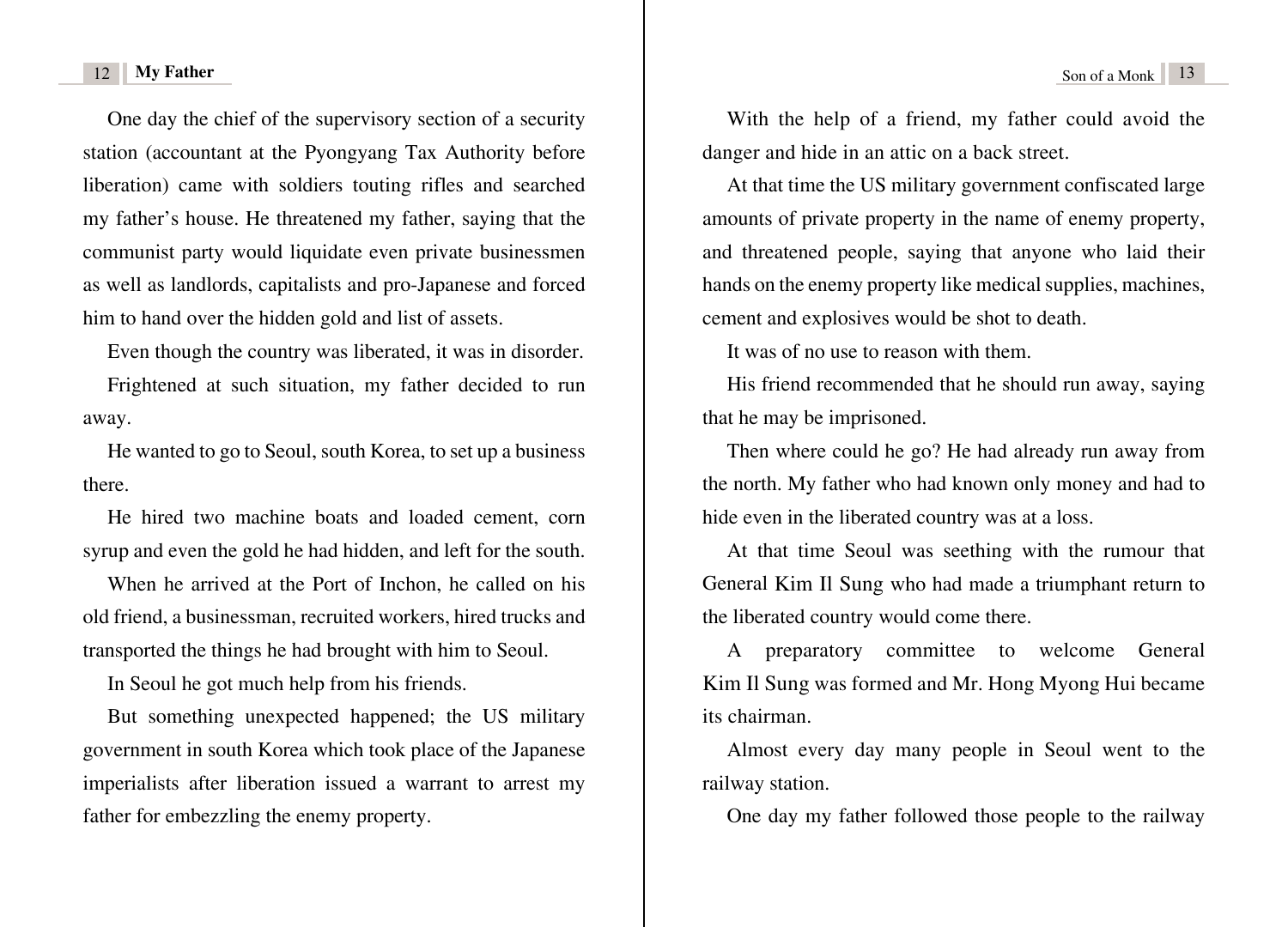station, only to be shocked to see a notice on a wall of the railway station. On the notice was a list of the wanted, and he was one of them. The notice read that he was a "secret agent" dispatched by the north. They certainly wanted to arrest him without fail

He had no place to go for help. He really did not know what to do.

One day, his friend shouted, "Mr. Song, come down. Be quick."

My father thought that was the last day for him, for he conjectured the police had found out his whereabouts.

There was a noise down there. He had to follow his friend.

Those who were laughing and shouting all looked like policemen with shackles and ropes, he recalled later.

In fact, they were waiting to listen to Radio Pyongyang.

They were saying that General Kim Il Sung was going to make a speech. He hurriedly sat down among them.

At last General Kim Il Sung made a speech.

It was October 14, 1945.

My father listened to the speech with bated breath. He did not even know that he was shedding hot tears. When he heard the great General Kim Il Sung saying that all the people should make contribution to the building of a new nation, those with strength devoting their strength, those with knowledge offering their knowledge, and those with money contributing their money, he shed hot tears.

Whenever he recalled that day, he would say: I felt my eyes opened, as if I suddenly saw a bright sunshine in a dark place; you may not understand it; you may not take it seriously when you read in a book or see in a film, but it is quite different for those who had personally experienced it; it is regrettable that I cannot fully explain my feeling of that day; I wonder how I can explain the moment when we were so moved that we only shed tears.

Kim Il Sung's appeal of love and trust widely opened the hearts of the millions of the Korean people and illuminated the road a new Korea should take.

My father did not merely shed tears. He decided to go to Pyongyang and make a contribution to the building of a new country.

He headed for the north.

At first, he tried to take a train for Kaesong, but changed his mind when he learned that the police on the train were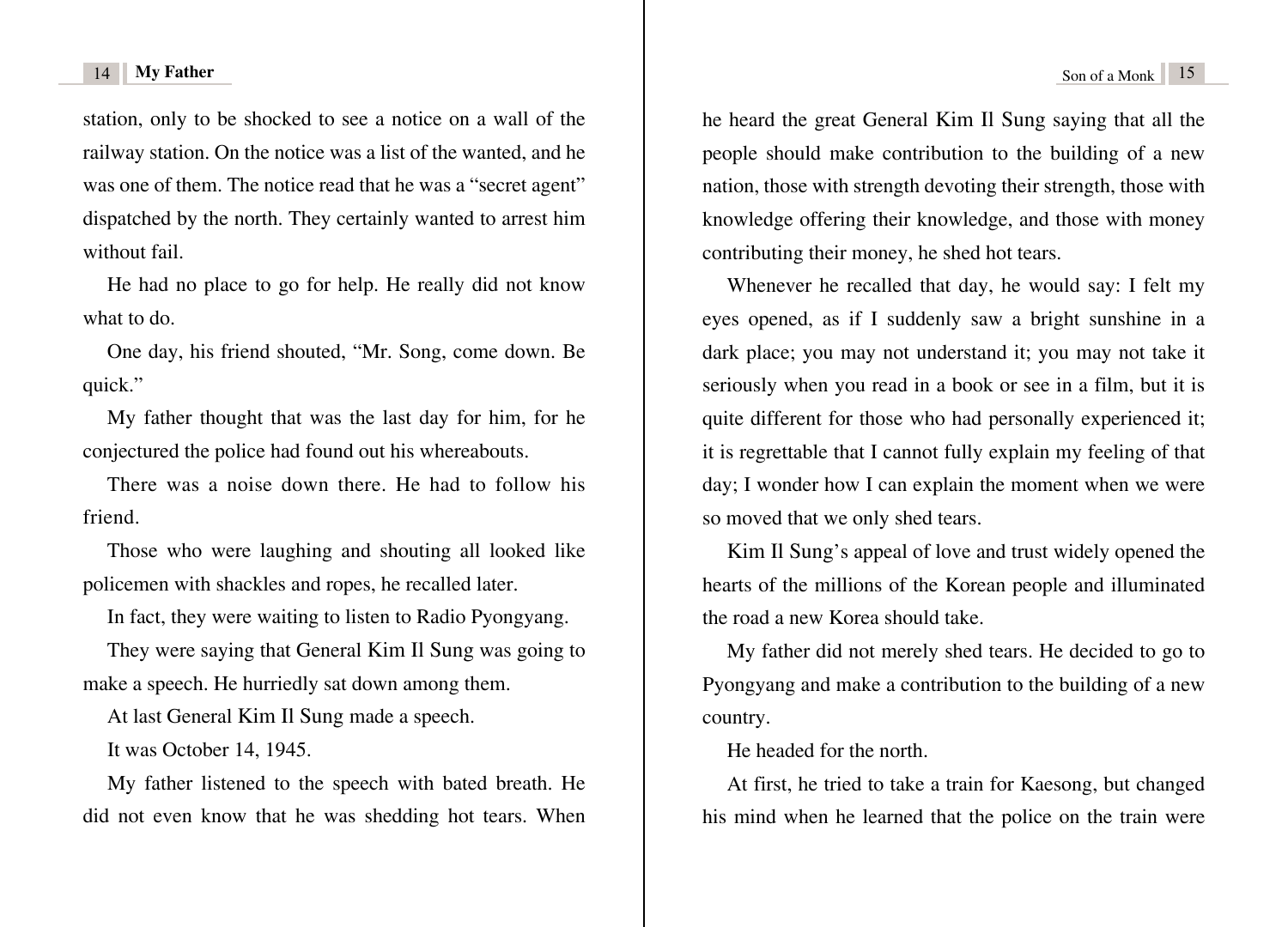<span id="page-10-0"></span>checking the people one by one with the photos of the wanted. He was one of them.

He turned back and went to Kanghwa Island, from where he swam across the sea with the help of the ebbing tide.

What made him make such a courageous decision? I believe that he had left for the north remembering Kim Il Sung's speech that all the people should make contributions to the building of a new nation.

On that day a friend who had accompanied him as far as the island bid my father a farewell in tears, "Take care, Mr. Song."

The two friends took different directions; one to the north and the other to the south. They must not have imagined what kind of fate would await them.

My father did not know until he died whether his partners in the south as well as the friend who had bid farewell to him in tears were alive.

It is really a pity; if they were still alive, they would find this passage about his trip to Seoul quite moving.

### **[Following the Shining Light](#page-3-0)**

The first spring after the liberation of the country was coming step by step, bringing a new hope to the people.

My father, who swam across the rough sea with his life at stake to come back to Pyongyang, began his business with pencil production. He thought that schools would be set up and many children would learn how to read and write in the liberated country. Pencils would be in big demand.

Pencil is a small thing but a very valuable one.

My father put his fate on this small pencil.

There were raw materials; the Japanese left piles of timber in the freight stations when they were fleeing.

He was lucky; when he was taking a shelter from the rain under the roof of a house on his way back from a freight station he saw a carpenter, a lathe operator and a worker, who used to make carbon rods at an electrical factory, talking about the ways to find jobs. My father was glad to see them.

My father thought aloud, *Great. I can produce pencils with them*.

And the three men welcomed his proposal.

My father rented a building in a western district in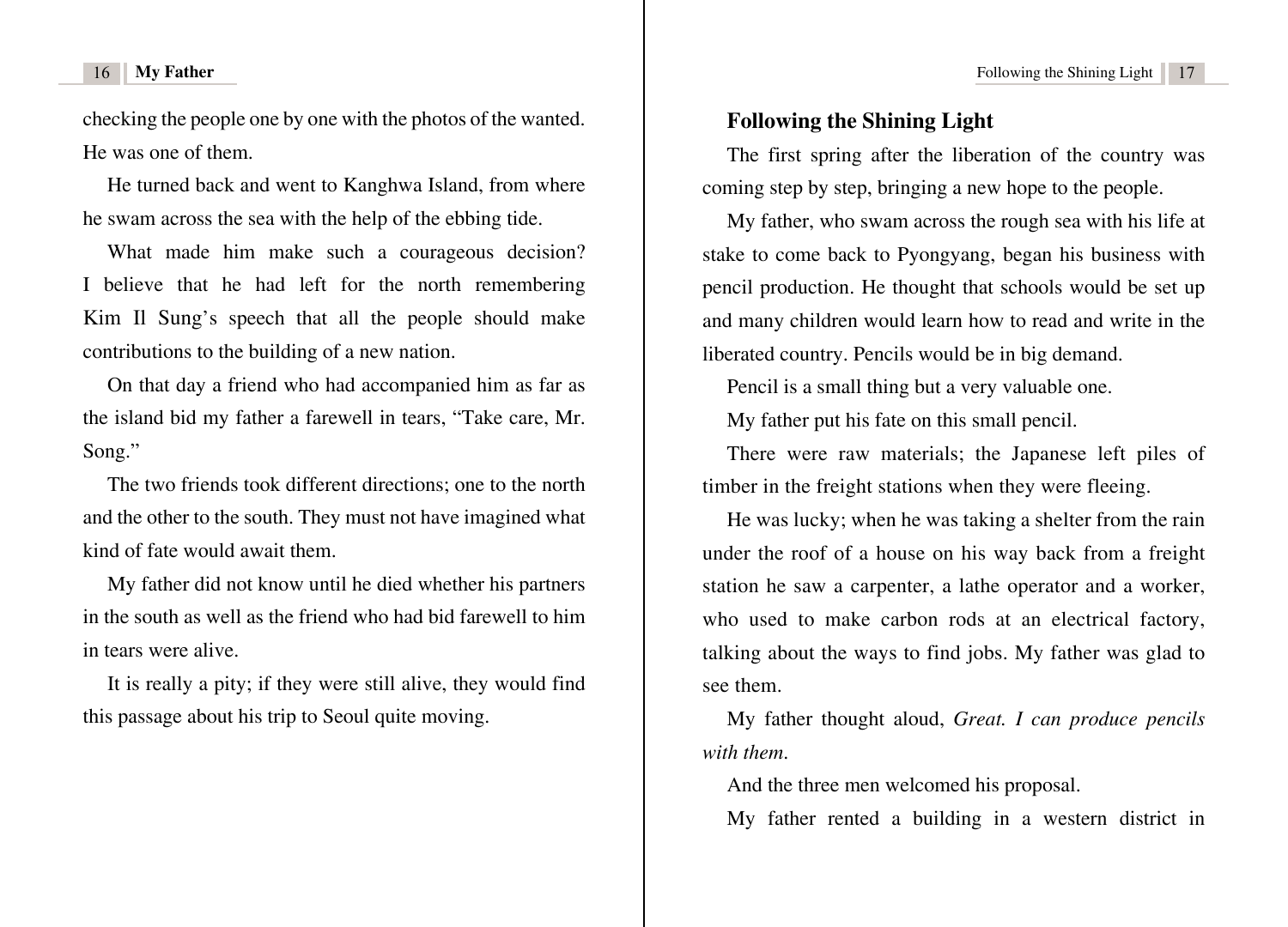Pyongyang, bought a wood working lathe and a ventilator, employed eight men and bought graphite from Kanggye.

Some days later his team began producing pencils; he put the brand name *Samcholli* on the pencils, naming after our country which had been called a land of silk embroidery of three thousand *ri* (*samcholli* in Korean).

*Samcholli*-brand pencils were small things, but no one ever thought that it would record the life of my father in golden letters.

The number of pencils produced in the factory in a day was 300.

A rumour that pencils were under production spread, and many people came to the nameless factory.

But my father never thought that the rumour had been reported to Kim Il Sung.

It was known later that Kim Jong Suk, the anti-Japanese war heroine, reported to Kim Il Sung about the pencils.

Kim Jong Suk told Kim Il Sung that she would go to the factory herself, and visited the pencil factory by the Pothong River with her young son, Kim Jong Il.

The official who accompanied them to the factory recalled later that Kim Il Sung was very pleased to hear the news that my father had started pencil production.

February 3, 1946 was the very day, when my father's fate was decided.

It was lunch time of that day.

When my father was about to walk out of the gate of the factory, a car stopped by a road near the factory.

A gentleman got off the car and walked towards him, but my father did not realize that the man was General Kim Il Sung, whom the whole nation admired.

He was a young, tall man wearing a coat over a black single-breasted jacket; he looked unusual with sparkling eyes, bright face and impressive dimples.

My father thought he had seen the man somewhere before.

The gentleman approached him, who was nervous, and asked whether it was the pencil factory.

My father said it was.

He asked where Mr. Song was to be seen.

My father was surprised; the gentleman knew his name.

"I am Song Tae Gwan," answered my father.

"Oh, you are Comrade Song Tae Gwan. It's so nice to meet you," said the gentleman with a bright smile on his face.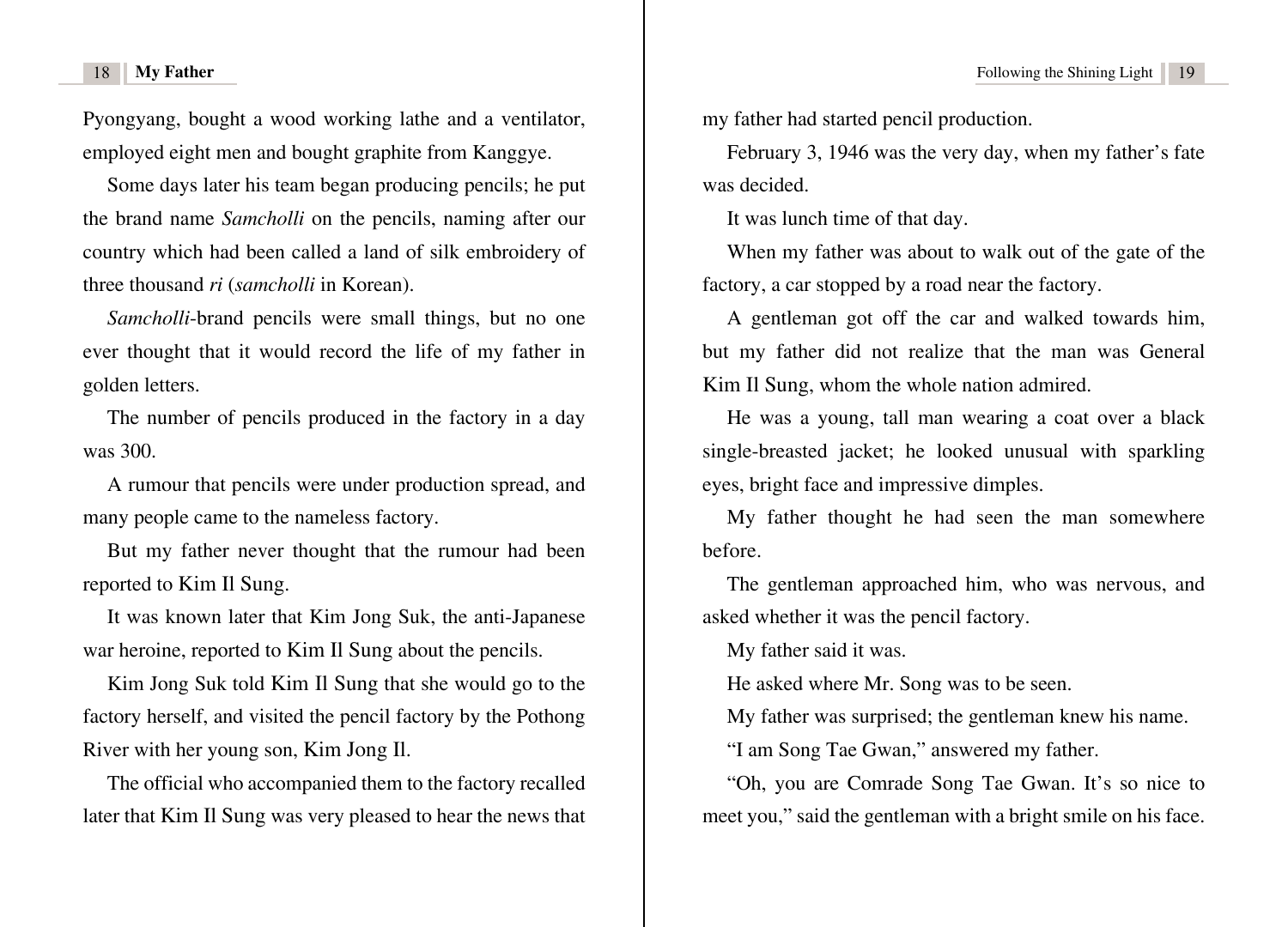It was at that moment that my father realized that the gentleman was General Kim Il Sung; the face full of a humane spirit and a broad smile, sonorous voice, sparkling eyes, and ennobling personality … . It was General Kim Il Sung.

There was a flash light in my father's eyes, and his heart was beating.

When Kim Il Sung shook hands with him, he was so moved that he even failed to say hello to him.

He could hardly breathe because of a shock, he recalled later.

Kim Il Sung said he had come to see the pencil factory and asked him to show him the production site.

It was a factory in name only and was not clean: eight employees were working amidst graphite powder and coal dust.

Kim Il Sung moved his steps to the production site where machines were running.

My father had to follow him in haste.

Kim Il Sung looked at the production site for a while, went to the workers, said hello to them and asked about the number of workers.

My father said eight workers were working.

Kim Il Sung asked about the size of the production site.

My father said the production site was about 350m<sup>2</sup>.

Kim Il Sung went to another place and asked where they brought timber and graphite from.

My father said the wood came from various places and the graphite from Tongbang Mine in Kanggye.

When Kim Il Sung found that the holders of the pencils were made with bass wood, he said they could use red pine as well.

Kim Il Sung asked how many pencils they produced a day.

The answer was 1 500.

He continued: Our country is abundant in graphite; it is nice that we could produce pencils on our own with the materials rich in our country; graphite from Kanggye is good.

He picked a pencil and said: When we were fighting in the mountains, the guerillas wrote on sand because they could not obtain pencils; pencils are valuable; when we returned to the country we worried about the pencils; I was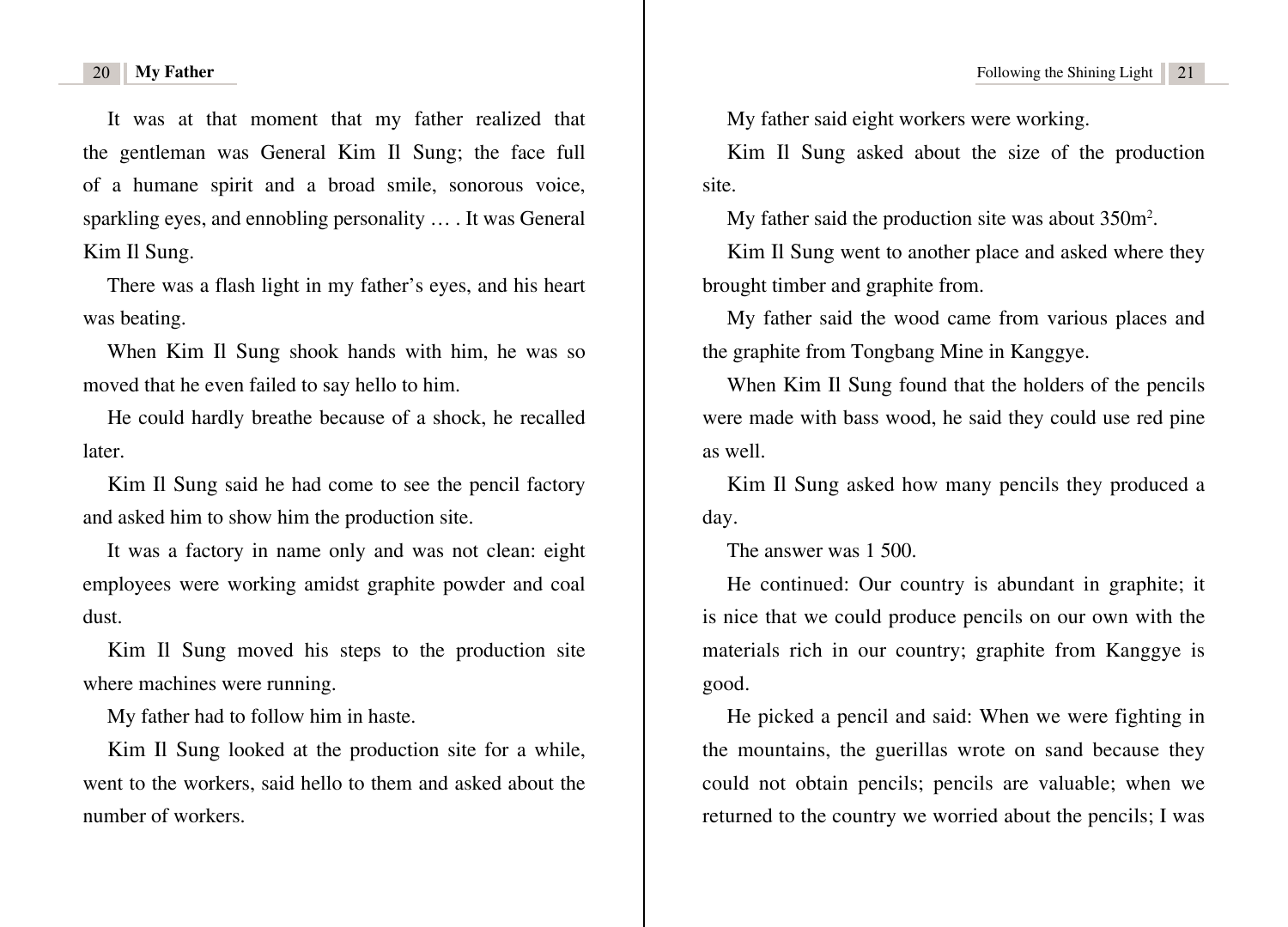glad to hear from Mr. Kang Ryang Uk that this factory was producing pencils.

He said he wanted to go to the place where they produced black leads for the pencils.

My father said the place was too lousy to show.

Kim Il Sung said: I have come to see how the pencils are made; I would not mind to see the lousy place.

Kim Il Sung went to the furnace where black leads were fired, and told the workers who greeted him that the coal furnace should be replaced with an electric furnace.

While looking at the black leads coming out from the furnace, Kim Il Sung said to my father and the workers: You are patriots indeed; to solve the problem of pencils is a very important political issue to successfully realize the building of a new democratic Korea, not just a technical issue; owing to the Japanese imperialists' colonial enslavement policy, there are many illiterate Koreans, 2.3 million in the north alone; we badly need pencils since we have to make millions of our valuable children study; even though our people had not been able to learn how to write the Korean language because of hard life under the cruel colonial rule of the Japanese, they hoped to provide their children with pencils;

it was the lifetime wish of our people like the wish of our peasants who wanted to do farming on their own land; we should make sure that their wish come true; the work of educating our children should not be hampered because of lack of pencils.

Frankly speaking, my father was not confident in the future of the factory while operating it.

But Kim Il Sung personally came to the factory, appreciated its production, praised my father and the workers as patriots and encouraged them to make a contribution to the cause of nation building, saying that pencil production was an important undertaking for the future and prosperity of the country, not just a technical issue.

He stepped over to the place where pencils were completed.

The place was full of bad smell of glue and lacquer.

Kim Il Sung went to the workers without caring about such bad smell.

After exchanging greetings with a worker, he picked one pencil out of the pile of the pencils of various colours and looked at it carefully. He asked for a knife to sharpen the pencil.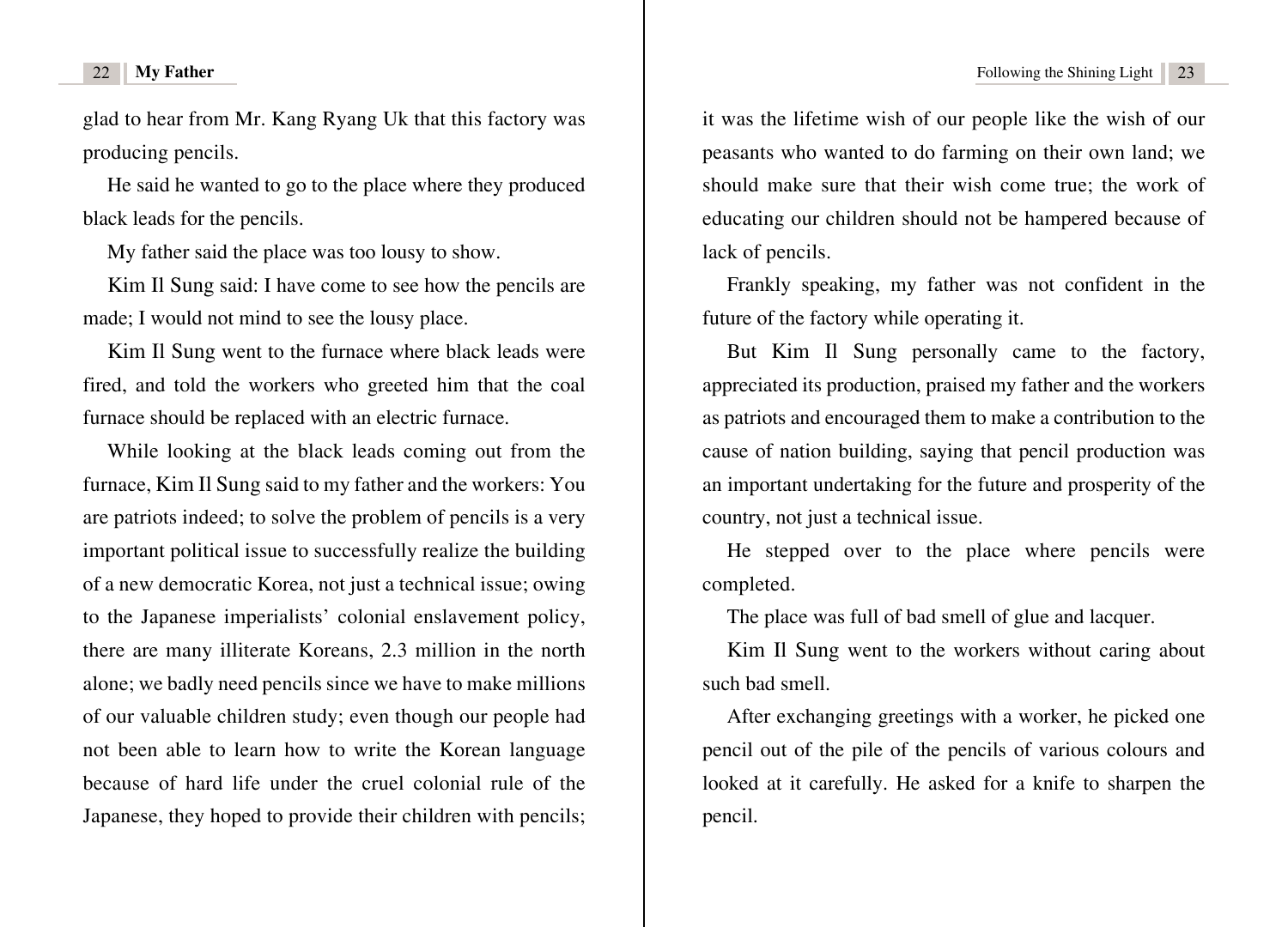My father gave him a knife.

Kim Il Sung sharpened the pencil and wrote a few words in his handbook with it.

But the black lead was too hard to write.

Then he said with pleasure: Although there are some shortcomings, these are the pencils made by the Koreans themselves; it is a success.

My father looked up to Kim Il Sung with tears in his eyes.

Kim Il Sung gave an encouragement to my father, saying: As the saying goes, you should not expect too much on your first try; if you continue to try hard, you can make better ones.

My father said he would try hard to make better pencils.

Kim Il Sung asked how the pencils were sold.

At that time the businessmen from different provinces were buying the pencils from the factory but the products were not sufficient in amount.

Kim Il Sung asked what the state could do to help them produce more pencils.

My father suggested that he needed a lorry, a state approval to cut red pines in Kanggye and a building where a Japanese businessman had been producing pickled turnip.

Kim Il Sung listened to what my father had to say to the last, and said: The state will provide you with a big building, lorry, electric furnace and other equipment, graphite and a certain area of forest for timber so that you can produce good pencils; you can launch into other businesses as well.

That day Kim Il Sung stayed for a long time in the factory even after the lunch time, giving valuable teachings and caring about my father and the workers.

My father felt a lump in his throat as he bade farewell to Kim Il Sung until his car was not seen.

Some days later, on February 20, 1946, Kim Il Sung convened the historic First Session of the Provisional People's Committee of North Korea, where the problem of pencil production was on its agenda.

Later recalling that historic meeting, Kim Il Sung said: You need to know clearly what our Party has done to solve the problem of pencils since the liberation of the country; when we were waging the armed struggle in the mountains, we never thought that we would run into a serious problem of pencils after liberation; pencils were in great demand for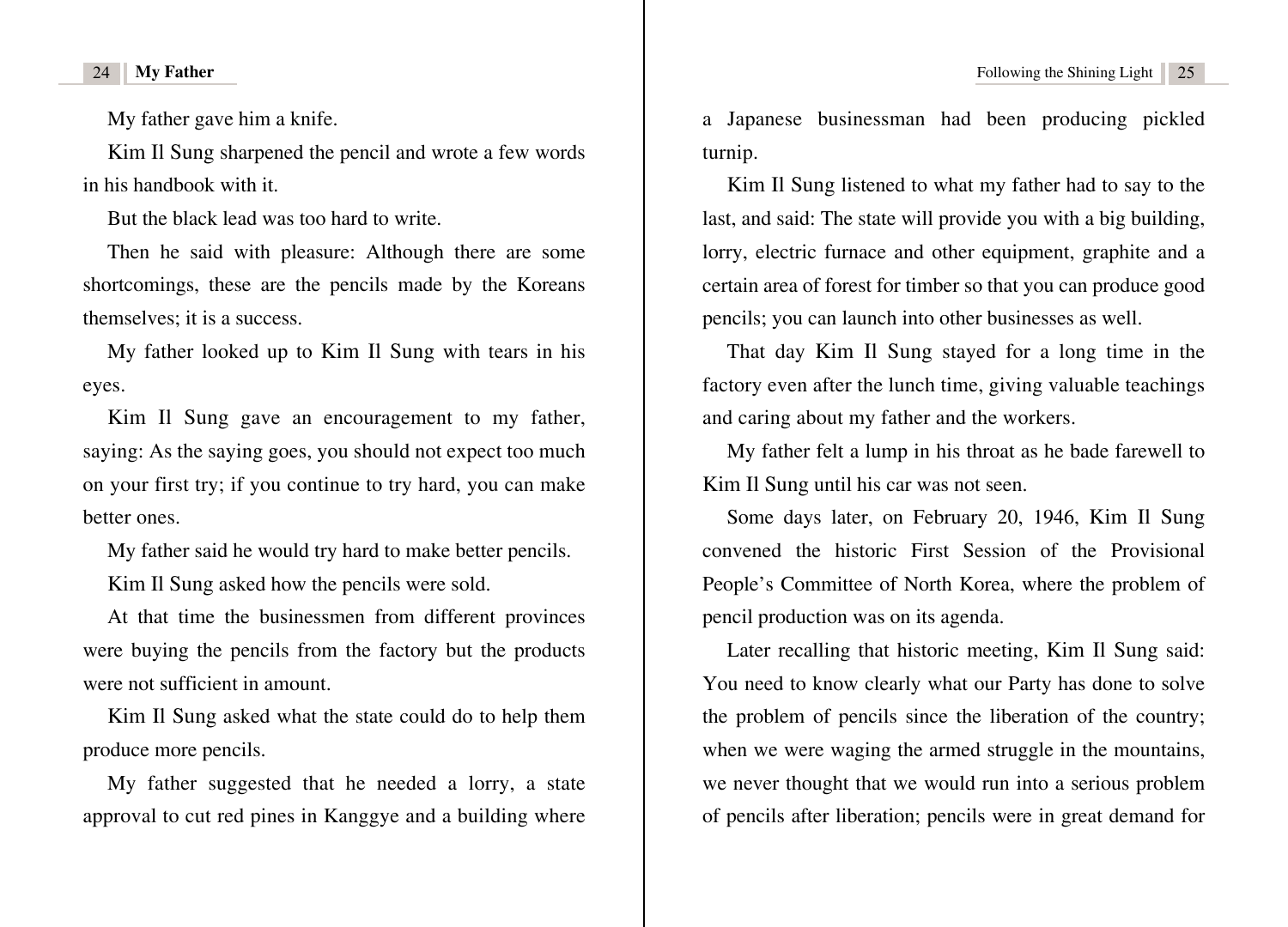the anti-illiteracy campaign; at that time there was not a pencil factory in our country; that was why we discussed the problem of pencils on the agenda of the First Session of the Provisional People's Committee of North Korea.

Kim Il Sung, even though he was busy building a new country after liberation, attached great importance to the problem of pencils.

And my father paid attention to that problem.

I once asked my father what made him pay attention to the pencils.

He replied with a smile on his face, "I saw money."

He saw money in the pencil!

All businessmen run after money.

My father added in tears: When I listened to the radio speech of Kim Il Sung saying that all the people should contribute to the building of a new society, those with strength devoting their strength, those with knowledge offering their knowledge, and those with money contributing their money, the road in front of me looked very bright; so I swam across the rough sea and came to Pyongyang.

A month later, on April 16 of that year, Kim Il Sung asked Mr. Kang Ryang Uk, the then secretary general of the Provisional People's Committee of North Korea why a lorry had not been sent to the pencil factory yet, and told him to provide the pencil factory with a lorry first.

Later he called Mr. Kang Ryang Uk again, told him to make sure a lorry was sent to the pencil factory and asked him to convey to my father his message to improve the quality and produce more pencils. Then he assigned for him a certain portion of forests in Mt Oga and provided him with graphite from a mine. He even made contributions to my father's business.

Actually, my father had set up the factory to make money, or at least to donate some of the earnings to the state. For my father, a businessman, money had been all that he had wanted.

But after Kim Il Sung had visited his factory, showed his trust on him and given prominence to him, he turned from a businessman, who had known only money, into a patriotic businessman with national conscience; his eyes which had been focused only on money could see the road of true life, and he was able to follow a broad avenue of life.

Almost every day dealers from all over the country came to the Pyongyang Pencil Factory to get pencils; there used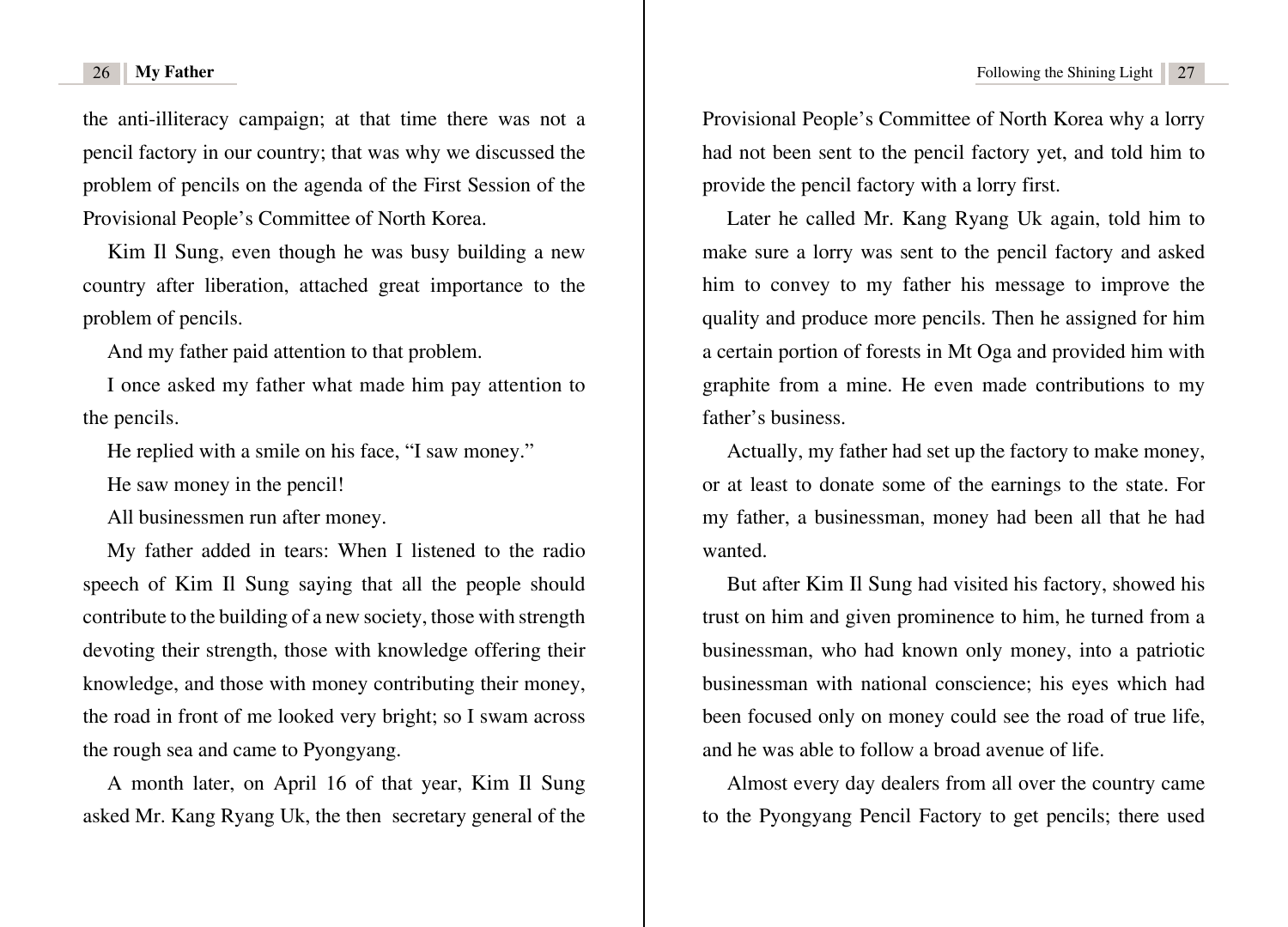to be no more pencils left for shops; the dealers took pencils in packages, sacks and suitcases, and came back to get more.

The production increased and the pencils were piled like a mountain every day. And money was piled as much.

But my father handed the factory over to Kanggye because the timber, graphite and other raw materials all came from there, and this was in the interest of the state.

Then he buckled down to the glass and rubber business as he knew that Kim Il Sung was worrying about the shortage of glassware and footwear for the people.

My father set up a glass factory and rubber factory.

Although he was not familiar with them, he recruited experienced workers and technicians and started production. He earned a lot from those businesses, too.

The big demand brought money and that money begot money. The demand increased and the production increased as well.

My father was sitting on the piles of money.

Didn't the money mar his eyes, or drive him back to the past when he had been pursuing money only?

Anyway, some people came to see my father.

One even brought a letter of invitation to come to Seoul,

saying: Please forget the warrant of arrest from the US military government; it was a misunderstanding caused by the indictment by an ill-minded guy; a businessman like you will become a rich man overnight in south Korea; let's work together for a big adventure.

The answer was no. My father turned it down.

He was attracted to the world of obligation that he had to fulfil with all his might.

He did not waver even during the days of the Korean war; hard trials finally tested him−bombing and machine gun fire by the enemy, temporary retreat, and then massacre by the enemy … .

The enemy arrested and killed at random anyone who supported the DPRK with national principle and conscience, be they religious men, businessmen or medical scientists. They promised to save the lives of those who would say something against the DPRK. It was indeed the days which tested the people's conviction and moral obligation.

There was only one road to take, either that of wealth or that of death.

My father did not think the road for his motherland would mean death.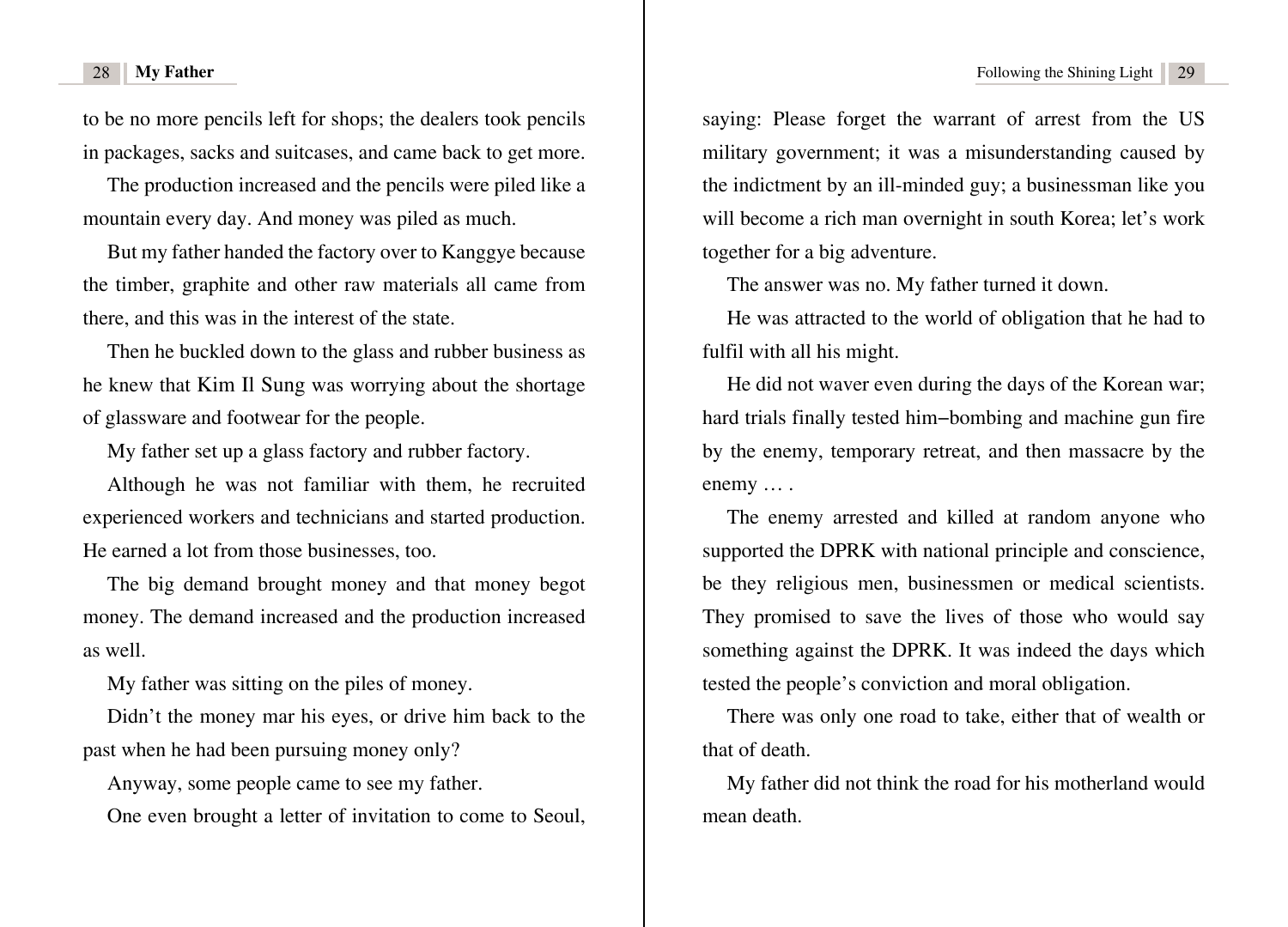He believed that victory was assured as long as there was Kim Il Sung, so he worked defying death to make a contribution, though small, to the victory in the war.

He frequently bought food to assist the workers of the munitions factories and war refugees.

In order to make sure that production continued, he did not leave the glass factory even under the enemy's intensive bombardment.

The glass factory turned out various types of syringes and vials and millions of electric bulbs, and the rubber factory produced rubber goods like footwear for the front.

Towards the end of the war, he moved the rubber factory to Kaesong.

Later he recalled: I wanted to show off the smoke of the chimney of my factory before the enemy and shout, "Look at the smoke over there. The DPRK led by General Kim Il Sung is breathing even on the debris."

So in the days of the war, the chimney of the rubber factory blew out smoke in Kaesong.

What would the enemy have thought, seeing the smoke from the chimney?

My father counted this as one of the proudest things he did in his life.

When he was talking about the smoke from the chimney of the factory in Kaesong, he would say with his fists clenched.

I have not seen the smoke, but when I tried to imagine it, I would picture in my mind my father burning piles of "money" to keep his conviction.

My father, a private businessman, became a patriotic businessman, who burned his "material profits" to show off the spiritual will of our people.

After the war, he handed the rubber factory over to the Kaesong City People's Committee as his aim had been achieved.

He would say: I didn't feel tired at that time; I had the belief that we would always win as long as we were led by General Kim Il Sung, and this belief always encouraged me.

During the war he obtained food and clothes with a huge amount of money and donated them to the front as well as money. The following is the amount of money he donated to the front.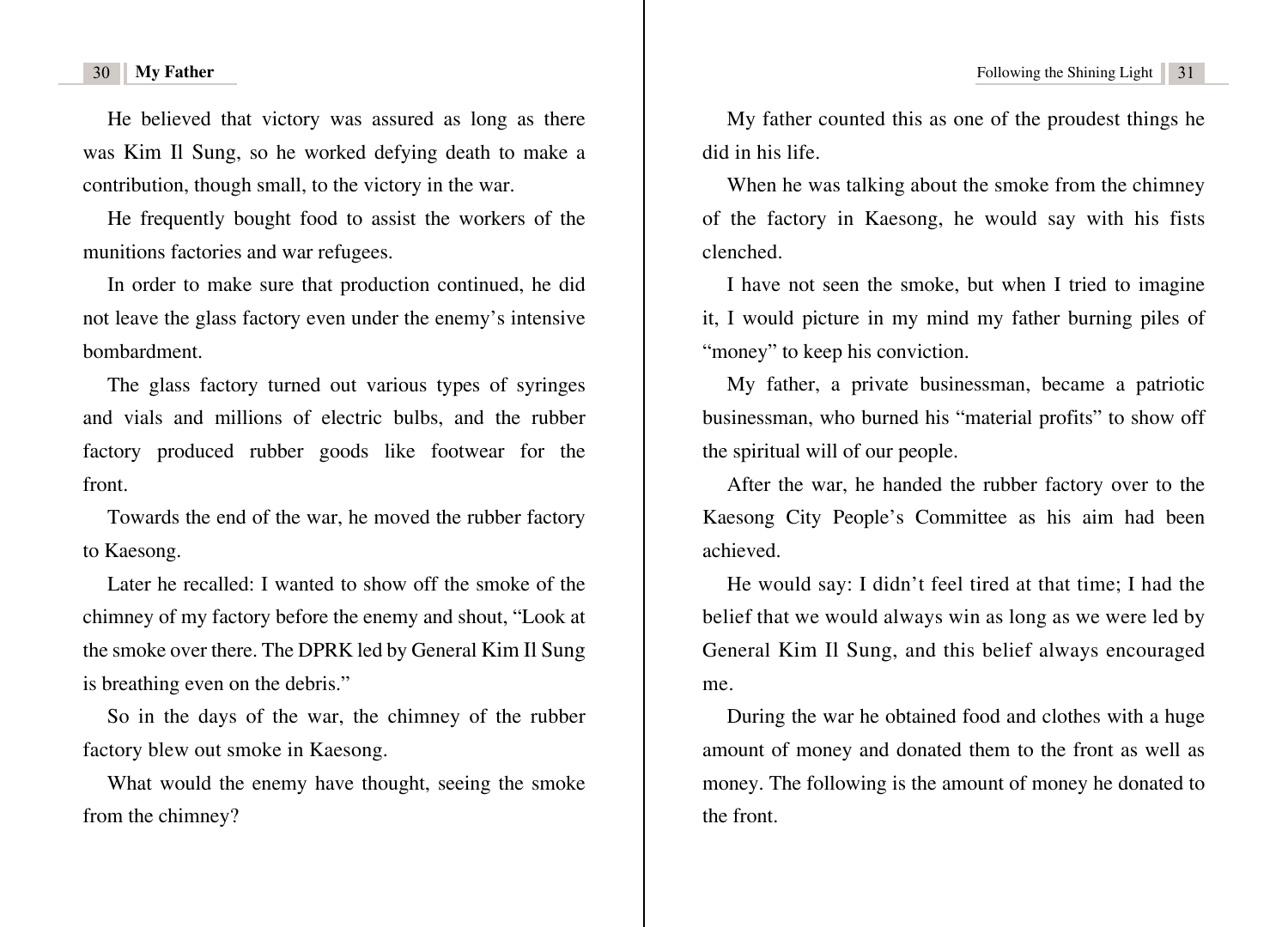300 000 *won* in August 1950 350 000 *won* in December 1951 1.5 million *won* in December 1952 3 million *won* in April 1953 Total 5.15 million *won*

Kim Il Sung was very glad to know about his patriotic deeds. He met my father one day in August 1953. He shook hands with my father, and said: You must have suffered a lot during the war; I was told that you donated millions of *won* to the front even under very difficult conditions of the war; you did a wonderful thing.

When my father was perplexed by his compliments, Kim Il Sung asked him: How could you donate such a large amount of money to the front every year under the difficult conditions of the war?

My father told him the firm conviction he had always kept in his heart: Dear General, I thought that an individual's wealth is not worthy of it without his motherland; what is the use of a large amount of wealth after one has become a slave?

Kim Il Sung was very satisfied to hear that, and said: We

could win the war because patriotic businessmen like you and the entire population supported the front both spiritually and materially.

Later, my father recalled that he had felt as if he had won the whole world at that time, and that he was so excited that he could even hear the beat of his heart.

Indeed, he won the whole world; with patriotic mind, he won the world of great love and trust which could not be bought with gold.

Although he passed away without engraving that truth of life in the sky, I am now telling this in his place.

.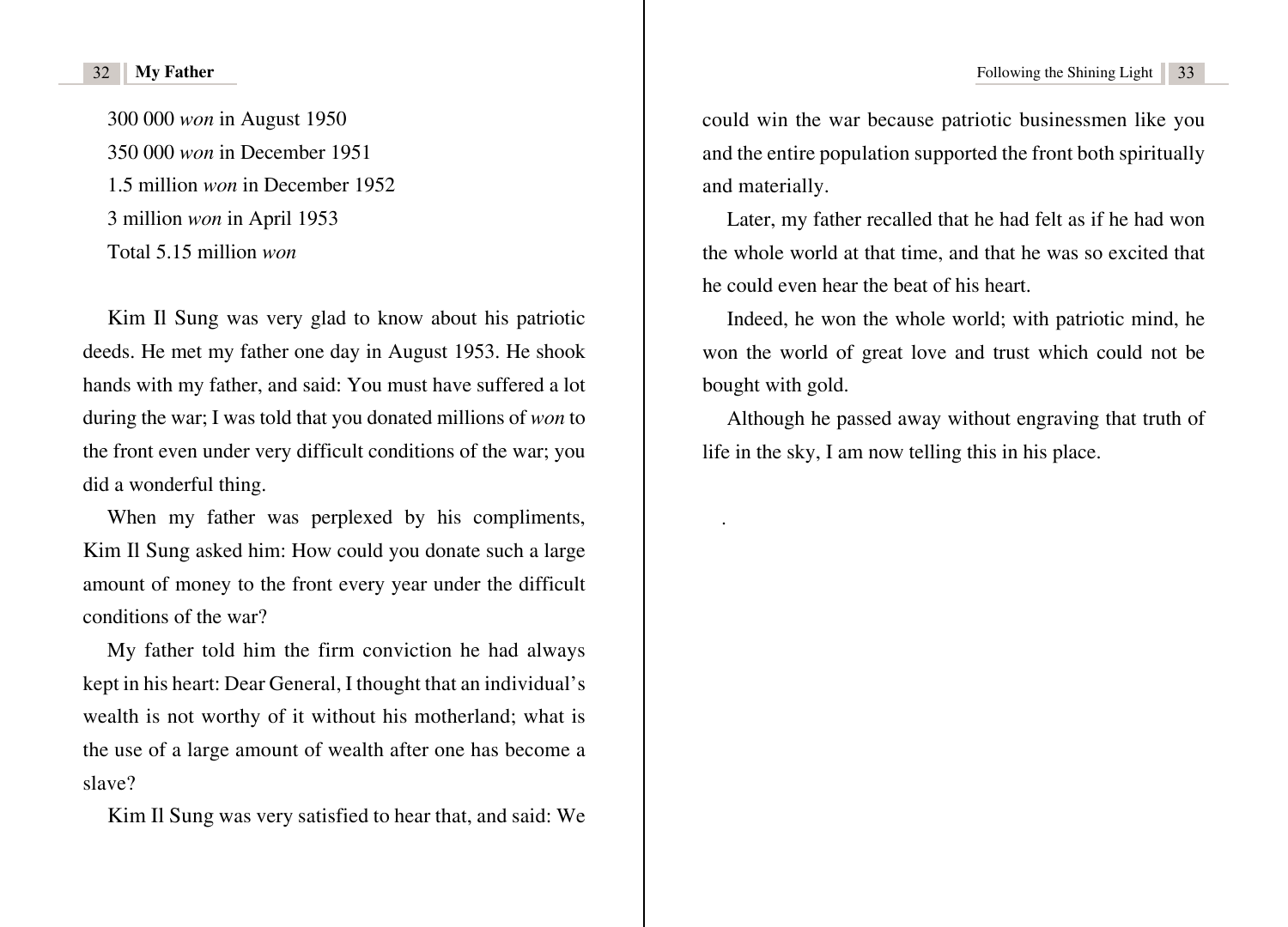## **[2. Don't Look Back](#page-3-0)**

<span id="page-19-0"></span>Nothing is easy in this world; everything depends on how hard one works. When one is forced to do a thing against one's will, however easy, it is felt to be disgusting, but when one does a thing which one really wants to do, however difficult, it is not that hard.

You should love what you do.

I am not sure whether that is the right expression but if you love what you want to do, you do not feel tired.

My father used to tell me when I was young: Don't say you are tired.

I heard this for the first time when I was eight years old.

When I was under school age, he ensured that my age was registered to be one year older and enrolled me at the dance class of Pyongyang School of Arts, the only one in our country at that time.

The students of the school also participated in the music and dance epic *Our Glorious Motherland* as guest artistes, and the guidance by the famous dancer, Choe Sung Hui, was very strict or rather cruel.

The whole day of running with sweat would make me exhausted.

My father used to say, "Don't complain about the hard work," like the refrain of a song.

I guess it was the concentration of his lifetime experiences and lessons like the saying, "He who does not work shall not eat."

Actually he was a workaholic. I think he loved what he did.

As I look back upon his life while writing this book, I think that the severest period for him was the days of the Korean war and the most difficult trying period was the postwar days.

### **[At the Crossroads of Destiny](#page-3-0)**

The three-year war reduced everything in the country, including my father's factories, to ashes. It was not a problem to set up their buildings again−collecting bricks and building walls with them, setting up chimneys, covering the buildings with roofs and plastering them.

The most important and difficult problem was to equip them with machines. It was next to impossible to obtain generators and motors when the factories and enterprises across the country had been devastated.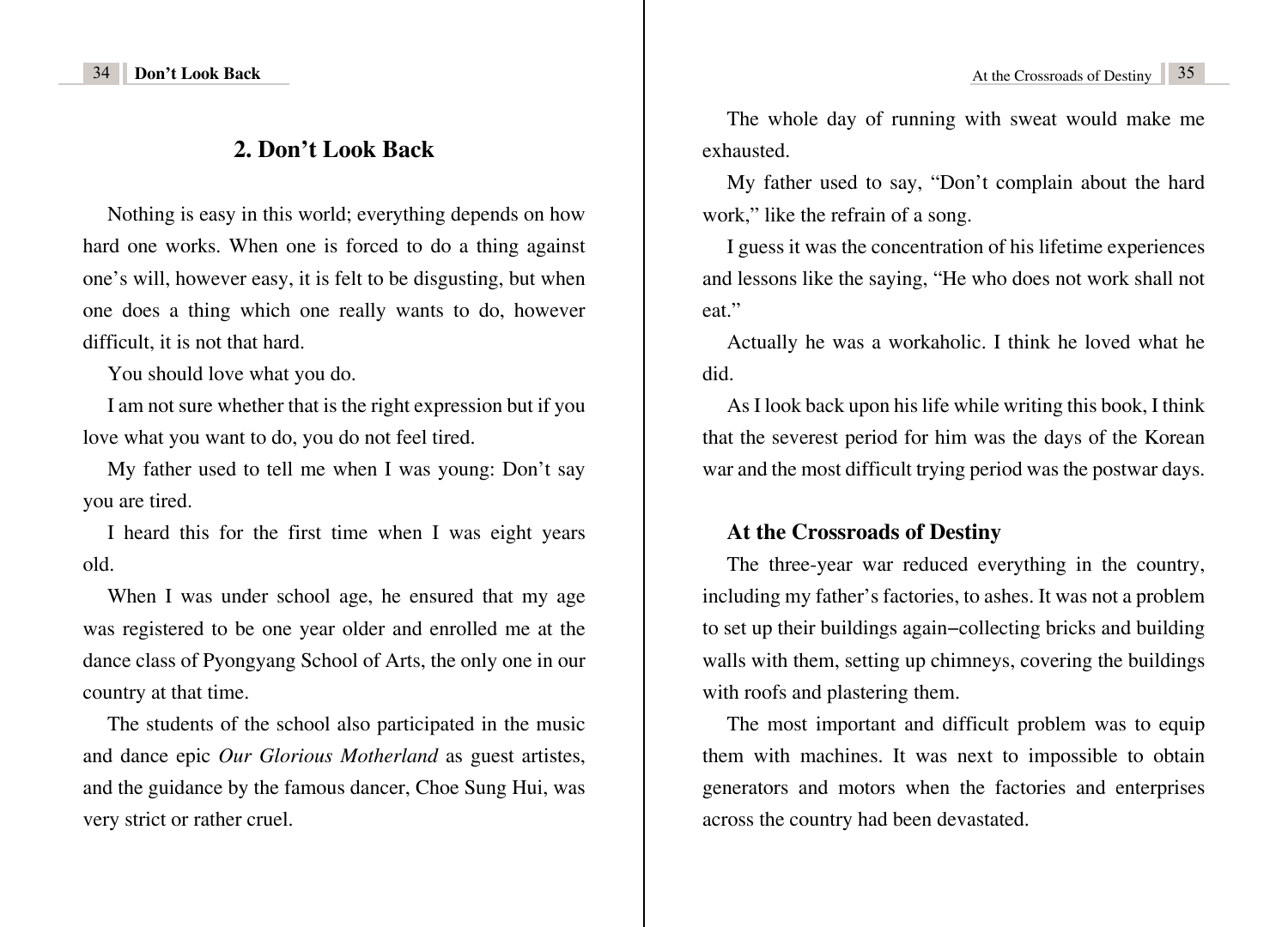### **36 Don't Look Back CONSERVING At the Crossroads of Destiny 37**

However, my father thought of an idea befitting a witty businessman. On hearing a rumour that several vessels had sunk in the sea off Wonsan during the war, he went with lunchbox to the Taedong almost every day, and practised swimming and diving from morning until dusk fell.

The whole city of Pyongyang was vibrant with postwar reconstruction. Everyone toiled, always trying to do more work. In such circumstances, he looked like a blot in the city. Up until then he had been renowned for diligence. People started to say that he must have gone crazy. Even our neighbours who had been kind to him seemed nervous and embarrassed to see him.

To make matters worse, he started to commute to and from the river shortly afterwards carrying a bundle of queer gear– something that looked like a warrior's helmet in a fairy tale, an overall made of rubber and a pair of heavy boots.

This gave rise to an outbreak of many conjectures. Some quick-witted people said that my father was trying to find the gold nuggets which they believed he had hidden under the river during the war. Another rumour had it that he had hidden gold nuggets weighing a total of dozens of kilogrammes around a place where the river joins the Pothong. No matter what others might say, he kept practising diving for more

than a fortnight before leaving for Wonsan. Some readers may wonder why he tried to enter the sea by himself instead of hiring divers.

The reason was quite simple. As a businessman, he just had to check by himself if there were something useful in the vessels and, if any, how they could be taken out. He suffered a lot for another fortnight in Wonsan. As he had no experience in diving, he occasionally had his ears bleeding. However, he finally managed to discover what he wanted, and confirmed their locations. Only then did he hire divers and motor vessels.

The biggest and most valuable among the equipment thus obtained were motors.

Then he set out on a long walk taking a long stick with him. He wanted to measure the heights of all the tunnels on the road from Wonsan to Pyongyang.

He noted on his pocketbook their heights, as well as the heights of the loading platforms of different trucks and the equipment to be carried (the biggest motor in particular). When he found that two places posed a problem, he planned to select suitable trucks and decrease the height of the supporting chocks.

As he walked more than a hundred kilometres to Pyongyang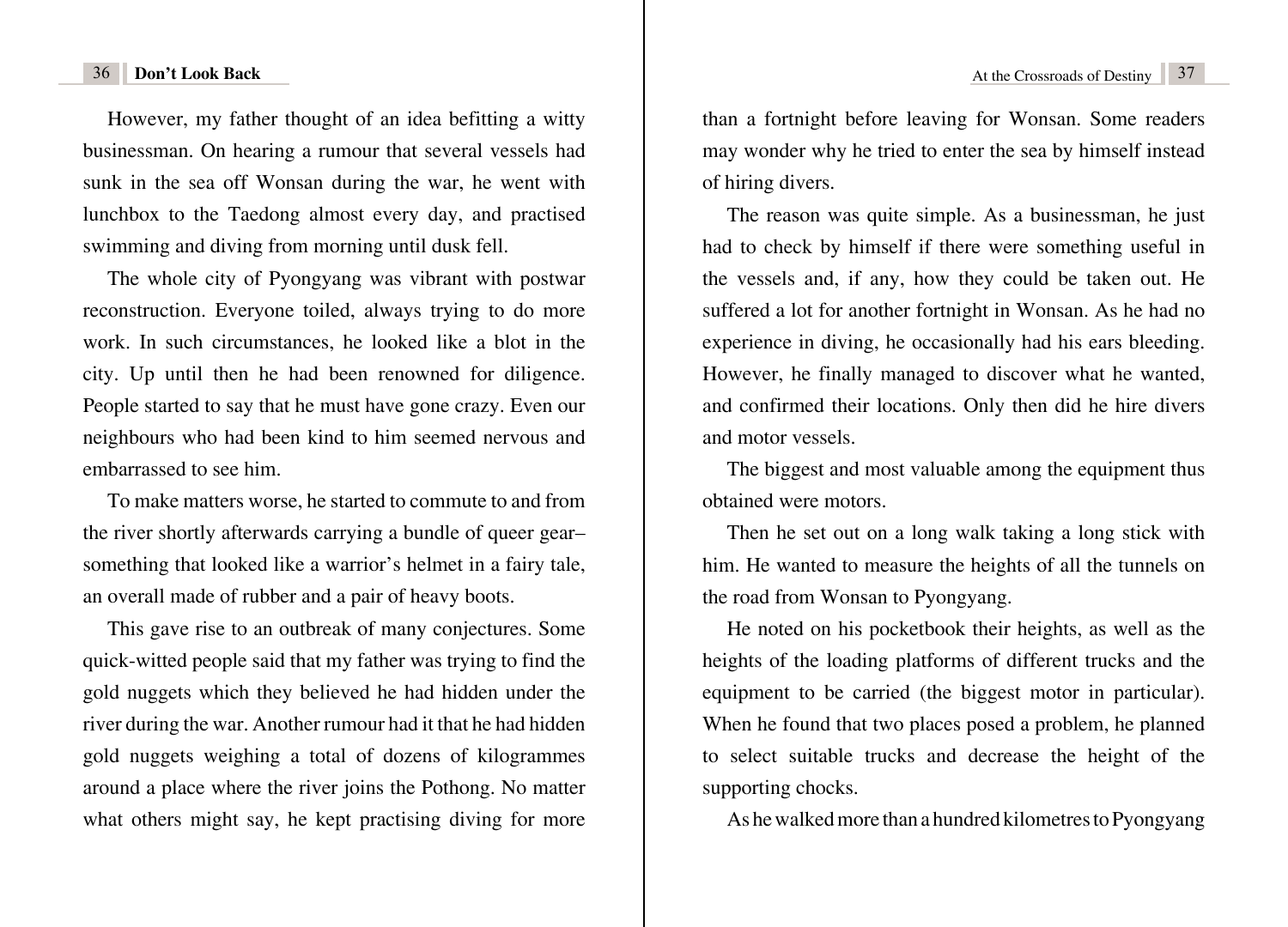### **38 Don't Look Back Crossroads of Destiny 39 At the Crossroads of Destiny 39**

on foot, his feet blistered, the cracked lips were bleeding and the face was bushy with black beard. You can imagine how surprised the people must have been to see him. No wonder they were astonished to see him with a broad smile on such a face.

The machines, however, were valuable things that could not be easily obtained at that time. His factories were revitalized soon and surpassed their peak production levels, earning more money.

I want to stress here that an increment of a private businessman's income in the difficult postwar economic situation meant that so much contribution had been rendered to the people's living and reconstruction of the damaged economy. However, there were some who did not think this way.

At that time, the country was proactively pushing ahead with the drive to transform the capitalist commerce and industry along the socialist lines.

Most of the businesspeople and merchants were infringing upon the interests of the masses of the working people by various means and methods. While some of them bought fruits and meat at a low price in the rural areas and sold them at a higher price in the urban areas, others handed their products over to private merchants at a high price instead of delivering them to the state. Still others were busy lining their pockets in conspiracy with impure elements lurking in the government organs and even had no scruples about evading taxes by counterfeiting ledgers. While resorting to speculation and frauds by using price levers, they avoided joining producers' cooperatives.

At the Third Congress of the Workers' Party of Korea in April 1956, Kim Il Sung advanced the policy of transforming the capitalist commerce and industry along the socialist lines as required by the developing revolution.

With this as the background, it was not very surprising that some people looked on my father's business activities with jaundiced eyes.

Some officials raised a doubt as to him, saying he should naturally be the first to respond to the WPK's policy of socialist transformation and join a producers' cooperative because he had enjoyed more care of Kim Il Sung than any other businesspeople since immediately after the country's liberation.

When Kim Il Sung was reported on this, he sent an official of the WPK Central Committee to my father's factory in mid-October 1957 on a mission to grasp its actual situation.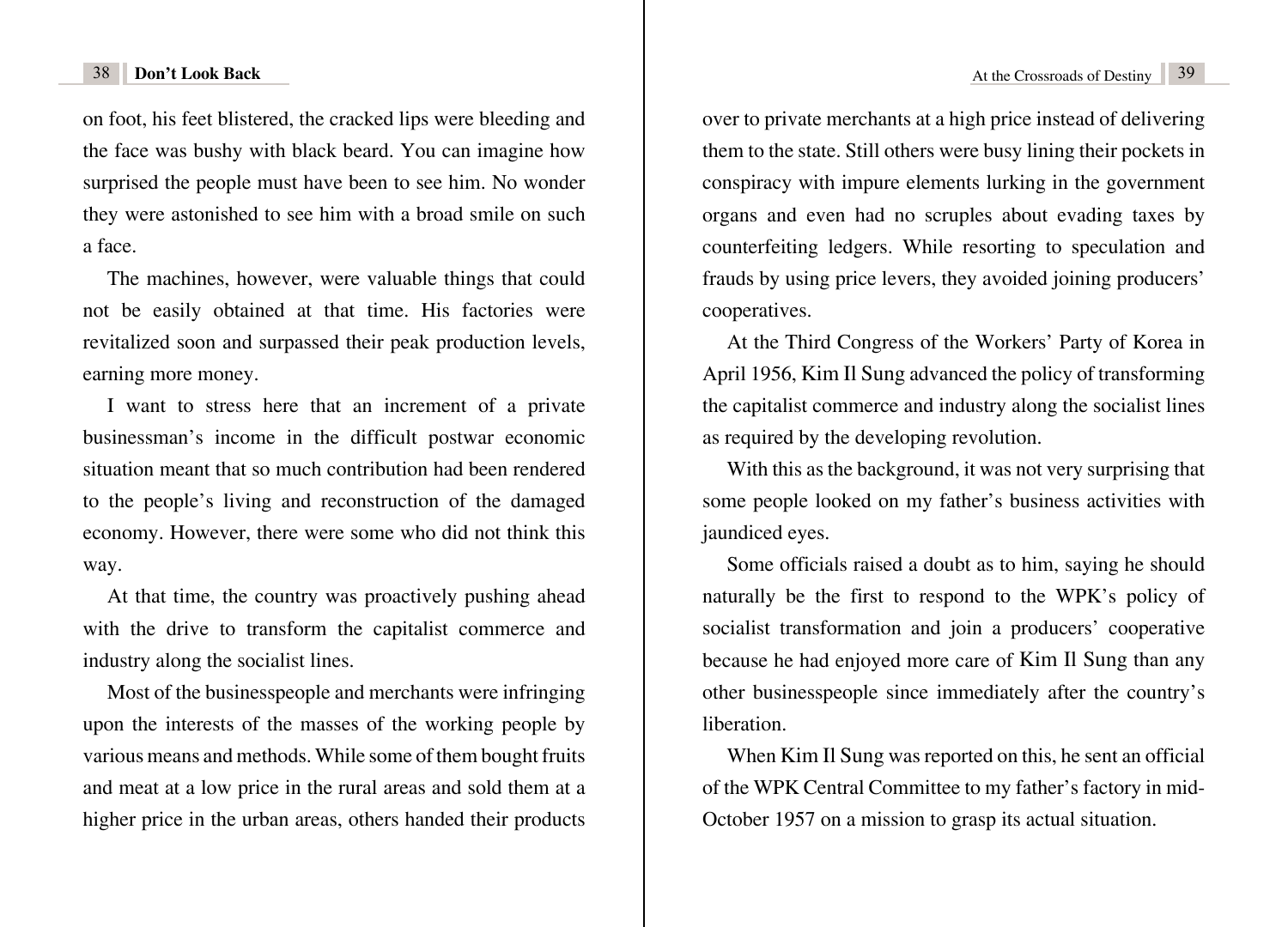Later Kim Il Sung said: Some people may wonder why Mr. Song has not yet joined a cooperative, still clinging to private business, when he should have done so before anybody else; since the end of the war our Party has vigorously promoted socialist transformation of the private commerce and industry as well as co-operativization in the rural communities; unlike in the private peasant economy, people engaged in the private commerce and industry differ from one another in family background as well as in the economic basis and level of ideological consciousness because there are varied types of business in that field; that is why our Party had to define three types of producers' cooperatives as ones which conformed to the reality of our country's businesspeople; however I was told that Mr. Song could not join either the second or third type, to say nothing of the first one; as the first type is a cooperative for impoverished handicraftsmen, it is not suitable for him who has a certain amount of property; since the second type is semi-socialist in that it takes one's contribution into consideration even when paying according to the quality and quantity of work done, Mr. Song would receive more than those who joined the cooperative with bare hands, and so he could not join the second type because of his conscience; as for the third type, it is fully socialist in that it takes the means of production and funds contributed as common property of the cooperative and pays only according to the quality and quantity of work done, so the private businessmen who are not prepared politically could not join it without hesitation from the outset; Mr. Song could have joined the third type, but it was not possible for him alone to form a cooperative.

Then he added: When our Party advanced the policy of co-operativization, he volunteered before anybody else that he would offer all his money and means of production to the state without receiving any rewards; but in consideration of the possible repercussion on other men of the private commerce and industry, I told him to continue with his private business for the time being and make necessary preparations for running a relatively big producers' cooperative when cooperatives would develop onto a higher level.

That day he spoke highly of my father, saying: Mr. Song contributed to the provision of war materials by supplying medical syringes and ampoules during the war; he has rendered an active help to socialist construction by building a paper factory and supplying oiled paper sheets for seedbeds when cold-bed rice seedling was applied in the rural areas and by producing various kinds of glass ware.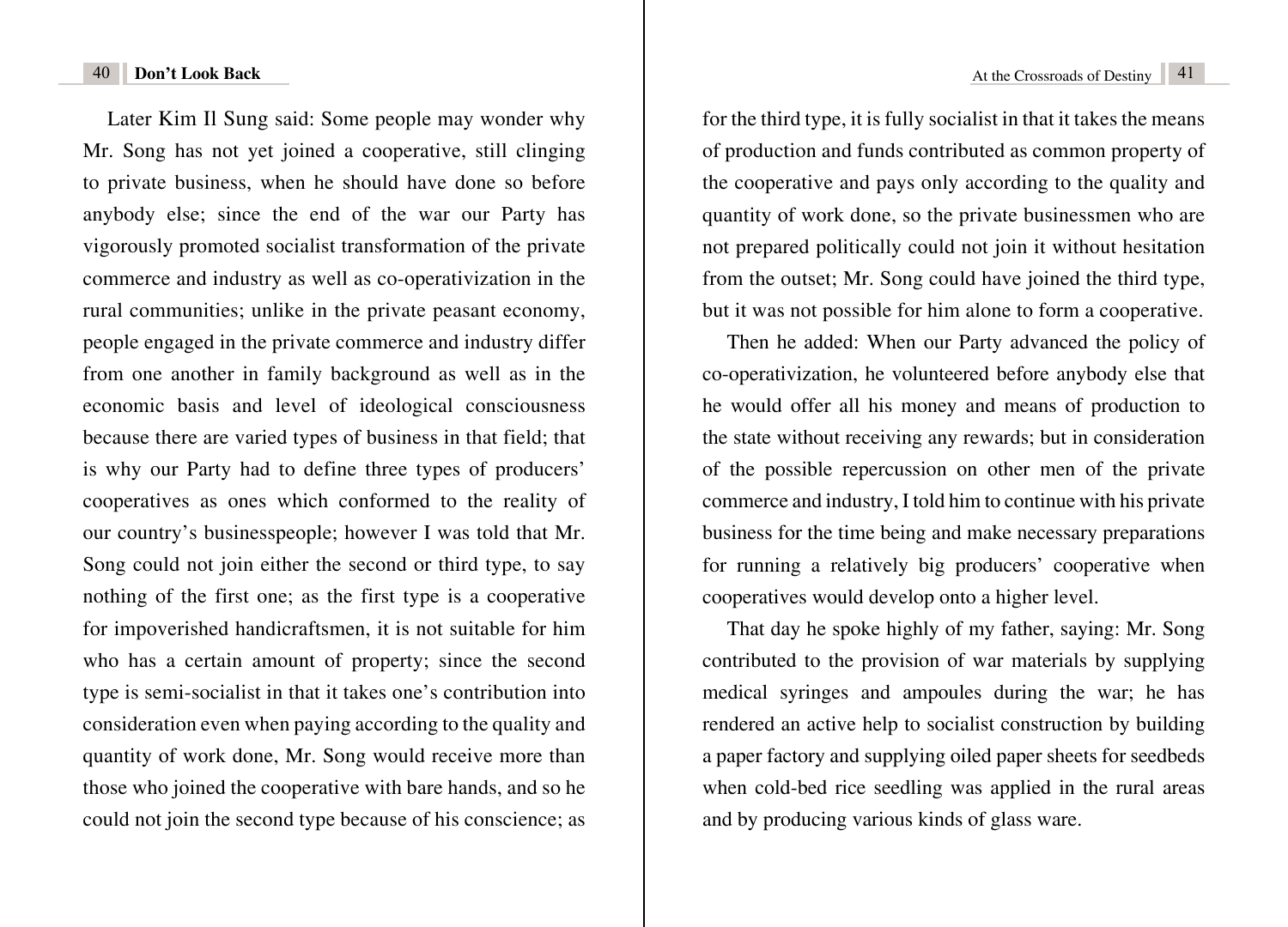### **42 Don't Look Back At the Crossroads of Destiny 43**

When my father was informed of what Kim Il Sung had said about him, he was deeply moved.

*Once I determined to contribute to nation building as a "man with money." But now I am not merely a "man with money" but also a "man with strength." The better my factory runs, the more faithfully I can support the intention of Kim Il Sung. I will redouble my efforts. I will organize a cooperative as soon as possible and thereby actively contribute to socialist construction.* 

True to his determination, he organized the Pyongyang Manufactured Goods Producers' Cooperative. And later he donated to the state the five million won he had contributed to the cooperative as his share.

Thus, he developed from a private businessman into a socialist worker, another big stride in his career.

However, this big stride was not all plain sailing. In fact, he had agonized a lot before he decided to donate the money. It was all he had.

In the past although he had donated millions of won to the state, he had still some asset left for a new business. But his joining a producers' cooperative, a socialist economic form, put an end to his private business activities. This meant he did not need capital for himself any more.

But as a father of seven children, he must have wanted to share out his property among them.

He must have wanted to provide his children, when they got married, with furniture and kitchen utensils which they would badly need for their new homes. And it was not a shame because all other parents would do the same.

When he took the floor at the National Conference of Activists of Local Industry and Producers' Cooperatives held in mid-October 1959 in the presence of Kim Il Sung, he described his agony of those days in this way:

"As the chairman of a cooperative, I pursued socialism at the cooperative in daytime and did things capitalist at home at night–agonizing over the share worth millions of won. But when I donated all of it to the cooperative, I was greatly relieved so much so that I felt as if I could fly."

On hearing him, Kim Il Sung praised him, saying with a hearty laugh: "You did a right thing in donating your share to the cooperative."

Then he gave him a handclap, which was followed by an enthusiastic applause from the audience. The applause implied the highest praise for what he had done for his country and a hope that he would continue to follow the road of patriotism. Afterwards, he never seemed tired. He used to tell his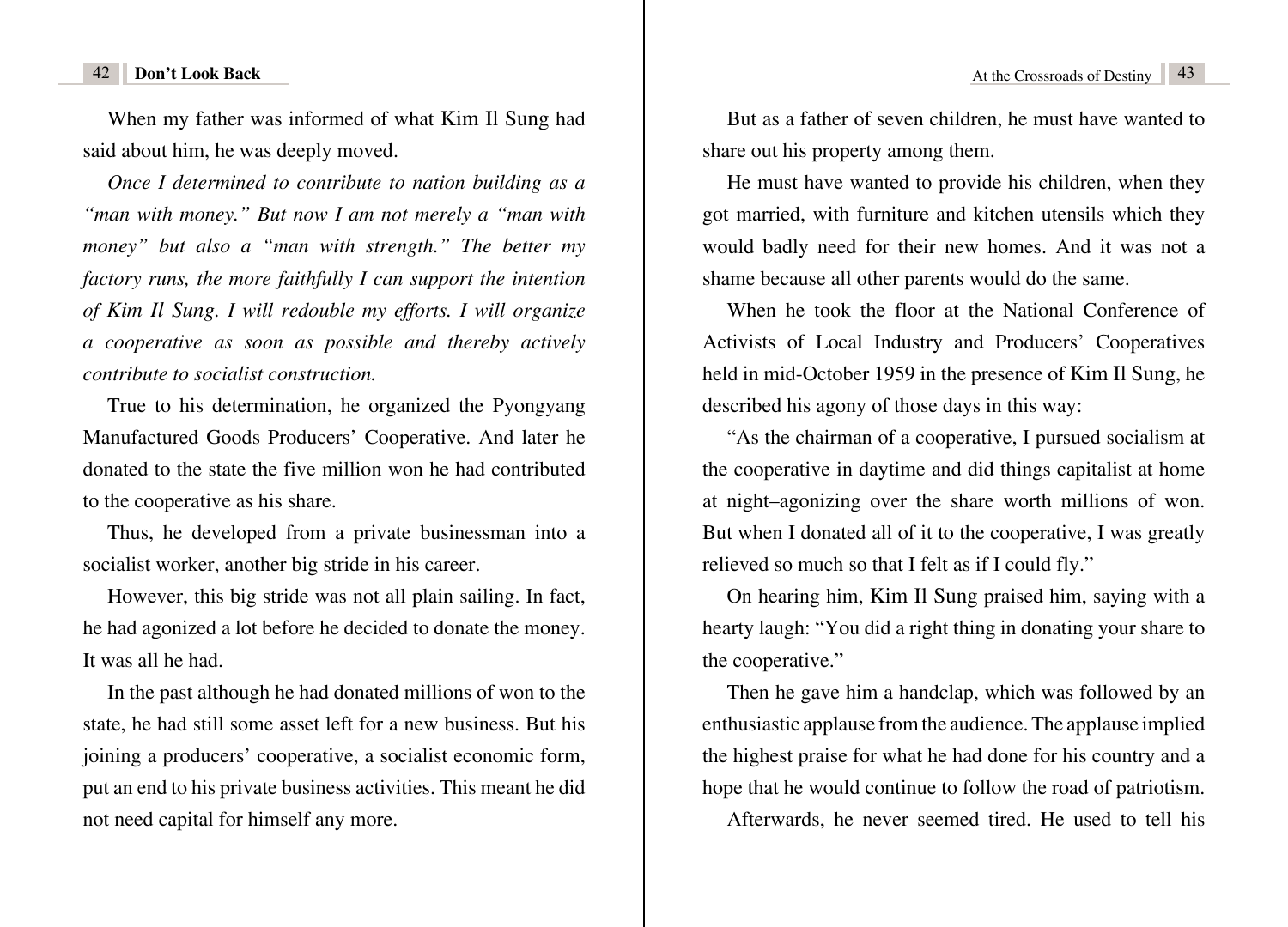children that they should love work, that if they loved work they would never feel tired, and that they should not complain about doing demanding work.

This is how my father worked. Although he donated all his money and worked devotedly and conscientiously for the good of his country and fellow people, he never sought personal fame or position. He worked diligently only for his country and fellow people.

In this way, the private businessman, whom many people regarded as a man to be purged, became a member of the Workers' Party of Korea. In other words, a once-famed businessman became a patriot.

### **[Even in the Twilight of His Life](#page-3-0)**

In 1961 the cooperative, where my father worked as chairman, was renamed Optical Glass Producers' Cooperative, specializing in turning out glasses for spectacles, various lenses and other glassware.

One day in early March 1969, Kim Il Sung called an official of the Party Central Committee on the phone, and said: Now the elderly Party members are saying that they could not read books without glasses, and reading glasses are not available anywhere; please go to the Optical Glass Producers' Cooperative, find out how many reading glasses they could produce, what they need to produce the glasses and how many more they could produce if they are provided with the necessary materials.

On hearing what the official conveyed to him, my father was so moved on the one hand and scolded himself on the other. As a producer of optical glass, the cooperative should have paid a due concern on the problem of spectacles that were urgently needed by the people. However, my father, who was more sensible to the market demand than anybody else, failed to do so as regards the spectacles.

In those days, factories and enterprises across the country were building trucks, tractors, bulldozers, excavators and electric locomotives, some of them having to rebuild their old and small front gates so that the vehicles built could pass them.

Iron works melted iron at electric furnaces, new fleets of fishing vessels were seen on the sea and presses of thousands-of-tons capacity were produced, demonstrating their might. So nobody had shown concern on spectacles; they had been regarded as a trifle and secondary commodity.

Only after receiving Kim Il Sung's instructions did he think that he was not fully prepared to support his high

<span id="page-24-0"></span>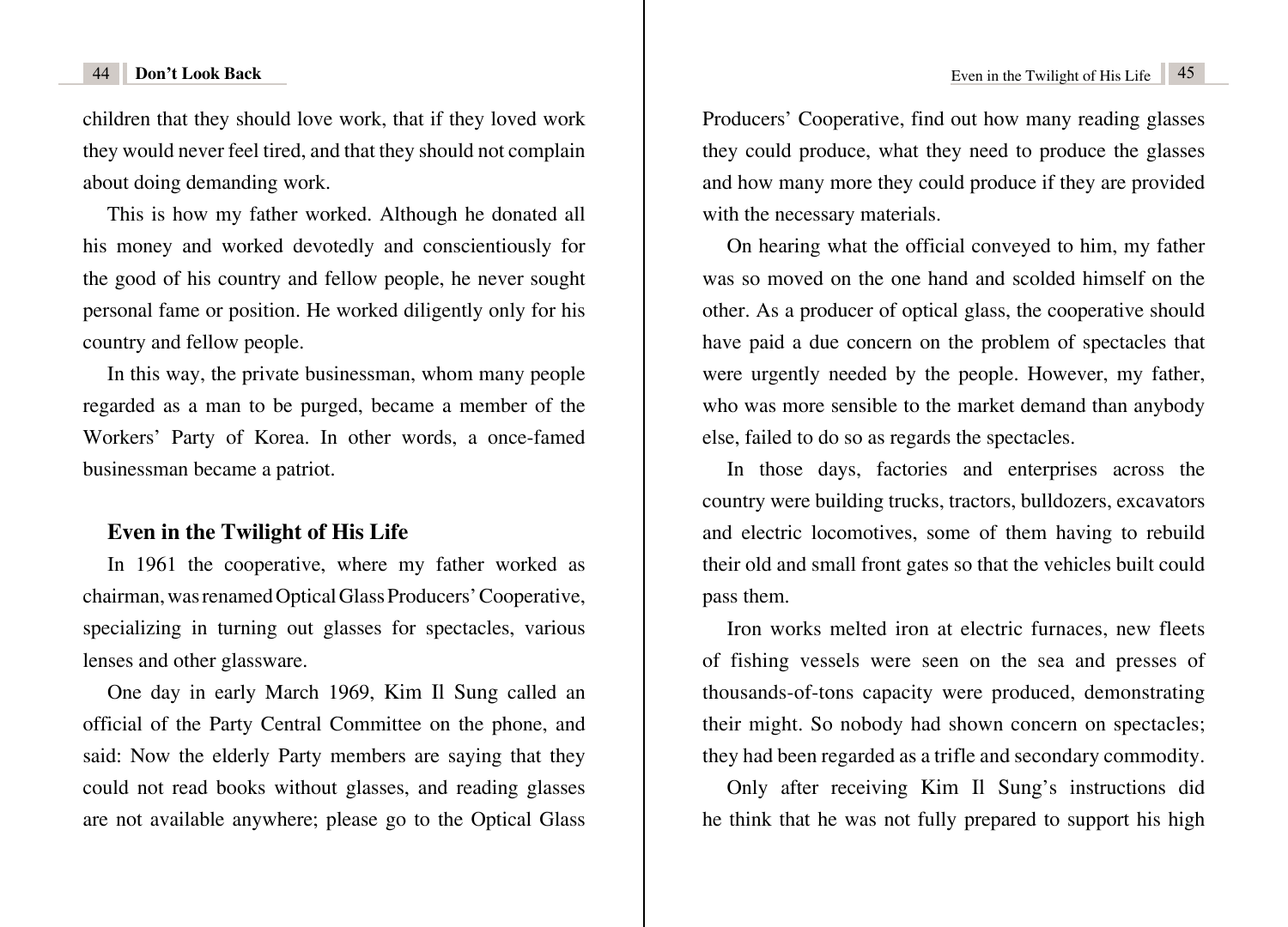intention. And he wrote Kim Il Sung's instructions about the reading glasses for the people on the first page of his handbook for reference.

Always keeping in his mind his instructions, which gave a glimpse of his benevolent image and personality and his earnest request which he had made while always being among the people and sharing weal and woe with them, my father worked day and night to obtain necessary equipment and find out relevant technicians.

At this moment, Kim Il Sung sent him competent technicians and valuable facilities again to lay a cornerstone for my father for launching into a new business.

My father made redoubled efforts to produce spectacles. He was so busy that he could not pay any attention to the future of his youngest daughter he loved most.

I have already mentioned that my father insisted on making an artiste of me. At first he had pictured me dancing on the stage of a large theatre amid the thunderous applause and receiving bouquets of flowers from the audiences. But he had never tried to see me getting fat.

One day when he visited my school, he learned that I had no prospect of becoming a dancer. So he had me moved to a music class.

He had invited a cello player of the National Symphony Orchestra (Ri Yong Su, who was then the best cello player in our country) to my house every evening to teach me. In this way, he had been so meticulous about my future. However, he had directed no concern on me even when I was about to graduate from the Pyongyang School of Arts.

I wonder if he had thought that I must have grown up as a top cello player as I had been taught even at home by a tutor. Apparently because of this, he once told me in passing that I should enter the university of music.

Shaking my head, I said, "No, I won't."

It must have been a great surprise for my father, but he looked calm. Perhaps, he had no time to be surprised by my answer.

That year he was leading a 24-7 campaign to produce a million spectacles; he was concerned only about the production of spectacles. So he might have heard my answer "No" as "Yes."

If it was what Kim Il Sung wanted to be done, he did not hesitate to do anything to perform the task as a Party member.

A month later, while writing down something like figures on his handbook, he asked me about the university life. He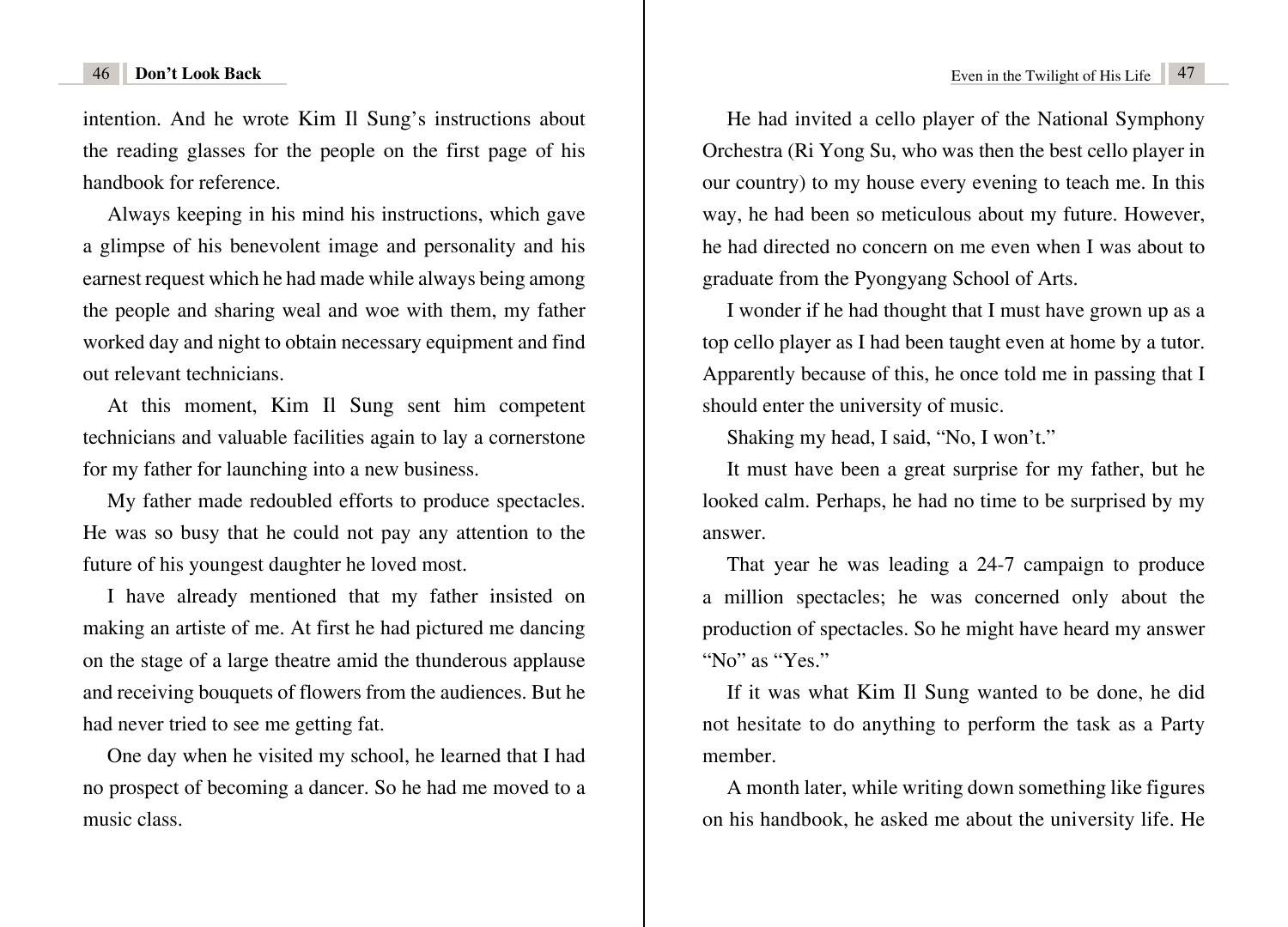looked to be not so serious with my answer.

I answered that it was not so bad. It was an ambiguous answer, but he asked me no more question, and went on writing. Another month passed. (I guess more than that passed.)

It was around the time when the target of turning out a million spectacles was near to completion. Only then did he learn that I was studying at the Moran Medical College. This fact surprised him. He asked me, "Not the university of music? Then, your cello?"

I explained the reason why I had changed my major; it was a ridiculous answer. "Please imagine the day when I am returning to the homeland after giving performance abroad as an excellent cello player. It is horrible to imagine a fat girl walking down the air plane's staircase together with slender girl artistes. The mere thought of it makes me shudder."

It was not me but my father who was speechless. "Tut, tut!" he clicked his tongue, and continued: "So all of you are for medicine."

He went straight to the factory as the campaign for production was at its height. At last, the cooperative produced one million spectacles.

My father received a compliment and thanks from Kim Il Sung.

On coming back home, he told us: Spectacles are not a big thing nor are they a valuable thing; but I felt as if they were a treasure the leader values; now I feel my eyes becoming clearer; I can see a great affection for the people through the ordinary spectacles.

Over ten years later, when I began to specialize in making spectacles, I used to think about the spectacles and a great affection he had told me then. He must have wanted to say that Kim Il Sung had enlightened him to work sincerely for the good of the people.

In the past Kim Il Sung had helped him, who was only seeking for money, follow the road of genuine patriotism, and now he encouraged him to work sincerely for the good of the people with the bright eyes of a Party member. Under his warm love, my father glorified the remaining days of his life.

I greeted the nineteenth spring that year when I was on the eve of graduating from the medical college. When I was engrossed on preparing for the graduation examination at home, my father abruptly came home. He was quite excited.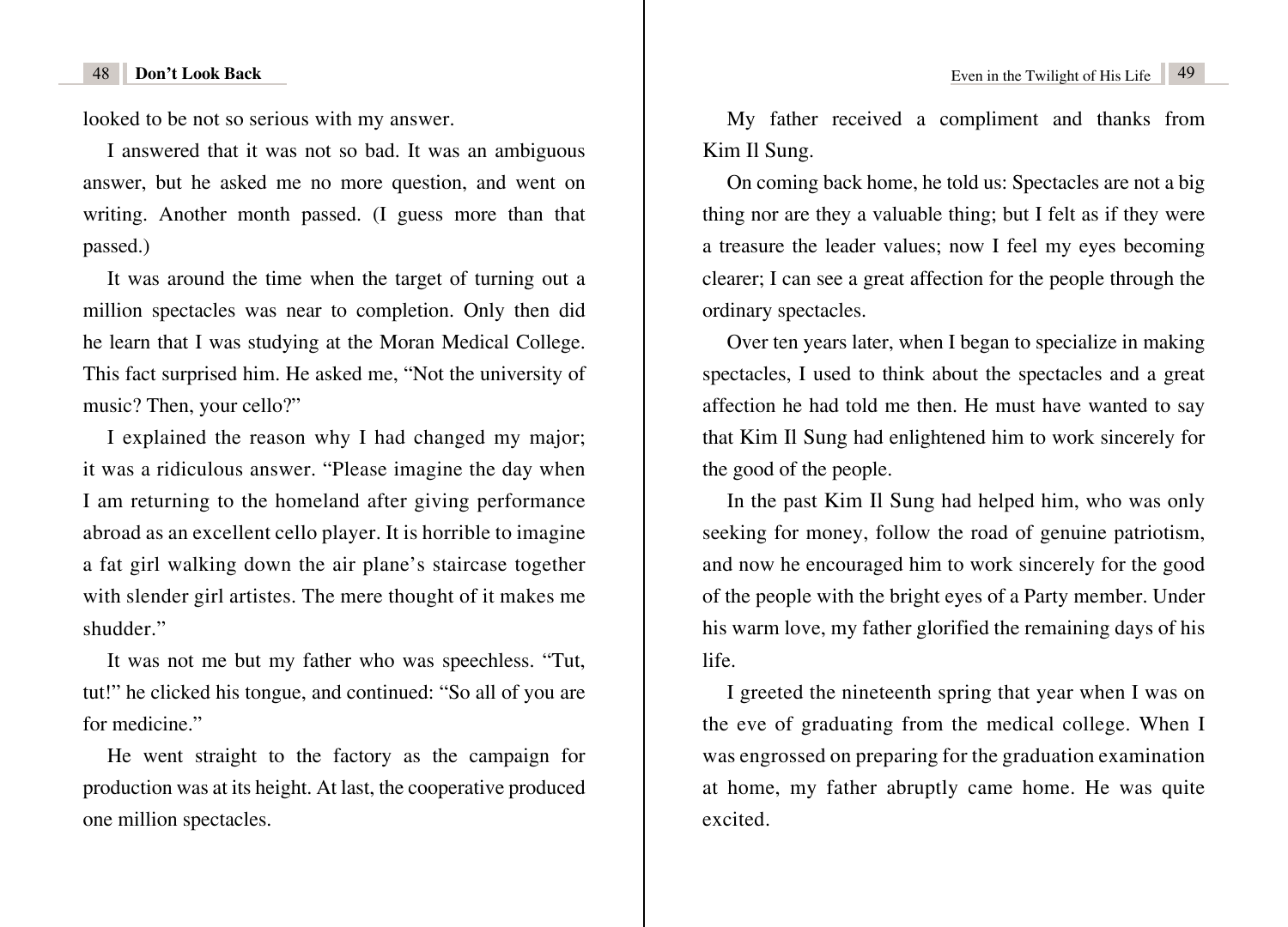I asked him how he came home earlier.

He said that he dropped in at the house on his way to the cooperative, and that he wanted to see me playing the piano.

I could not but be surprised for he asked me to play a musical instrument for the first time after I had chosen the road of becoming a medical doctor like my elder brothers.

I sat in front of the piano and thought for a while what piece I would play. I started playing Beethoven's *Fur Elise* to make him happy.

He shook his head.

As he always loved folk songs, I played *Yangsando*.

He again shook his head and closed his eyes, sitting against the back of the armchair.

I couldn't understand why, but anyhow I could see that he was trying to calm himself down.

So I took the cello and watched him in silence.

He still kept his eyes closed.

Only then did I think that he was trying to hold back his tears.

So I asked quietly, "What happened, pa?" "Something happened," he answered briefly.

Opening his eyes, he gazed at me and said, "Today the Party Central Committee entrusted me with an important task."

I came to understand the reason why his face turned red with great happiness and pleasure; as he grew older, his complexion had looked unhealthy.

He gasped for breath and said silently, "You know my favourite song, don't you? The song begins with *When the glow appears*. I want to listen to that song."

Only then did I come to know that my father wanted to listen to the song *We Will Remain Faithful Generation after Generation*. I tuned the cello, and applied resin on the bow. Then I saw tears streaming down his cheeks.

I don't know why, but I felt tears gathering in my eyes, too.

I began playing the cello silently.

*When the glow appears at dawn We think of his benign smile When the stars sparkle at calm night We yearn for his warm affection*

He and I were shedding tears. Nay, all the people in the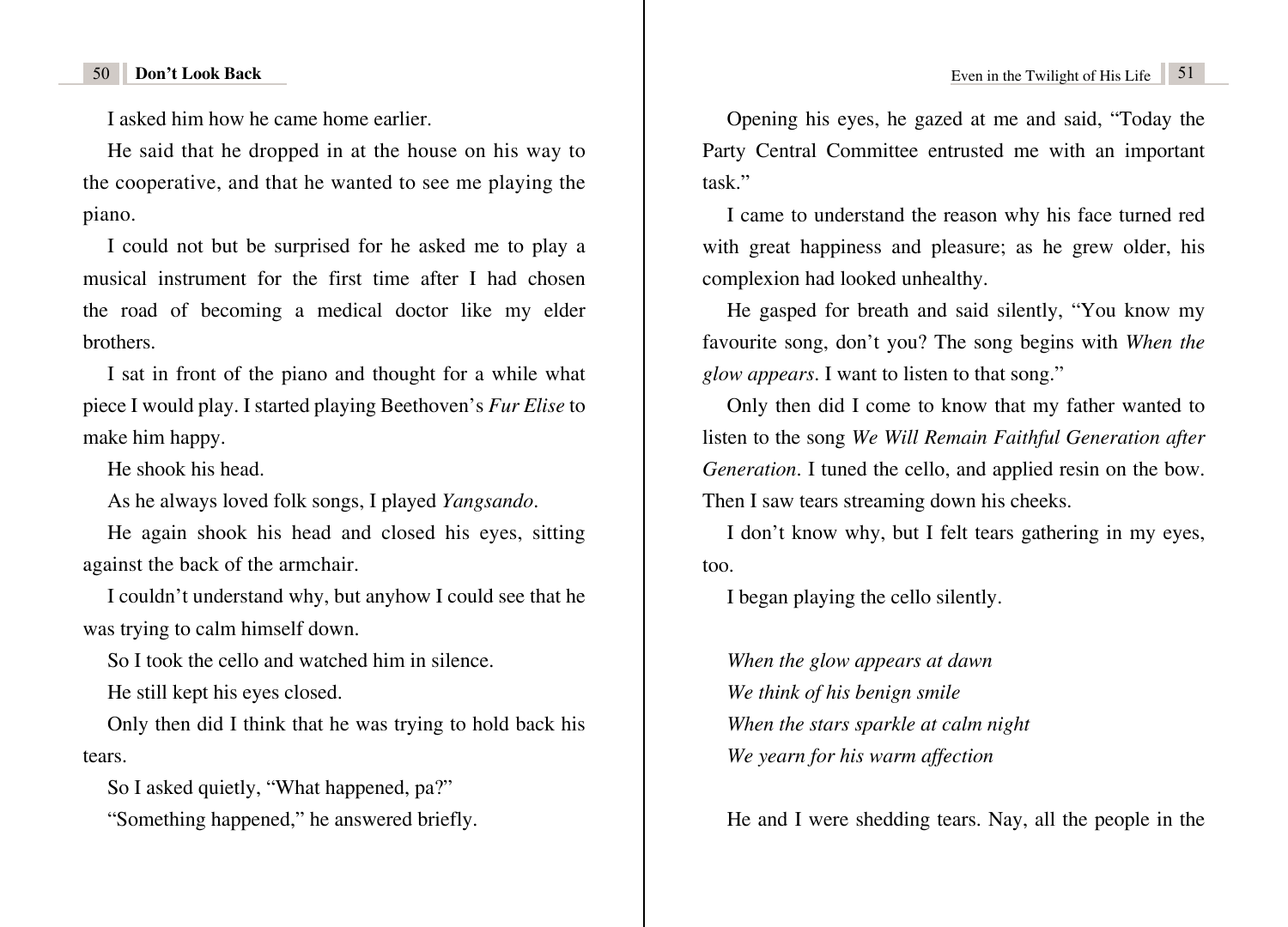country would not be able to hold back tears whenever they sang this song.

Whenever they thought of Kim Jong Il's benevolent and benign smile, they were moved by the surging emotions.

My mind was filled with pleasure and happiness stirring in my father's hearts.

Although my playing was over, he remained on the armchair. After a while, he rose up and put his big hand on my shoulder, before saying: President Kim Il Sung has trusted and given prominence to me so much; now the great Comrade Kim Jong Il trusts me; I have to prove myself worthy of his trust; I must go now to wage a campaign; don't wait for me until I come home again.

He went straight to the factory.

Then why was he so excited?

At that time the problem of producing the glass beads for a monumental edifice was under discussion. A number of officials had claimed that the best option was to import the glass beads from other countries, saying producing them might take much time as it was the first try in our country, and if it failed, the inauguration of the edifice might be delayed.

When Kim Jong Il was told about this, he said to the officials: Let's entrust this task to the Optical Glass Producers' Cooperative where Song Tae Gwan works; he has never failed to perform the tasks Comrade Kim Il Sung gave him since the country's liberation.

This was an expression of great trust in him. Kim Il Sung had taken meticulous care of my father, and now Kim Jong Il was leading him.

Old as he was, he regained youthful vigour. His health got recovered; he greeted springtime of his life.

That year I became 19 years old and my father, 62. There is a saying that an old tree gets hollowed, but my father greeted springtime of his life at 62.

That was why he shed tears of emotion, hearing the song, *We Will Remain Faithful Generation after Generation*. It is regrettable for me that I cannot describe his emotions fully now.

Full of vigour, he embarked on the campaign. Together with the workers and technicians, he drew designs and processed the products with hands and files. Through their 24-7 struggle, they were able to produce one hundred thousand glass beads.

I always see with pride the torch on the top of the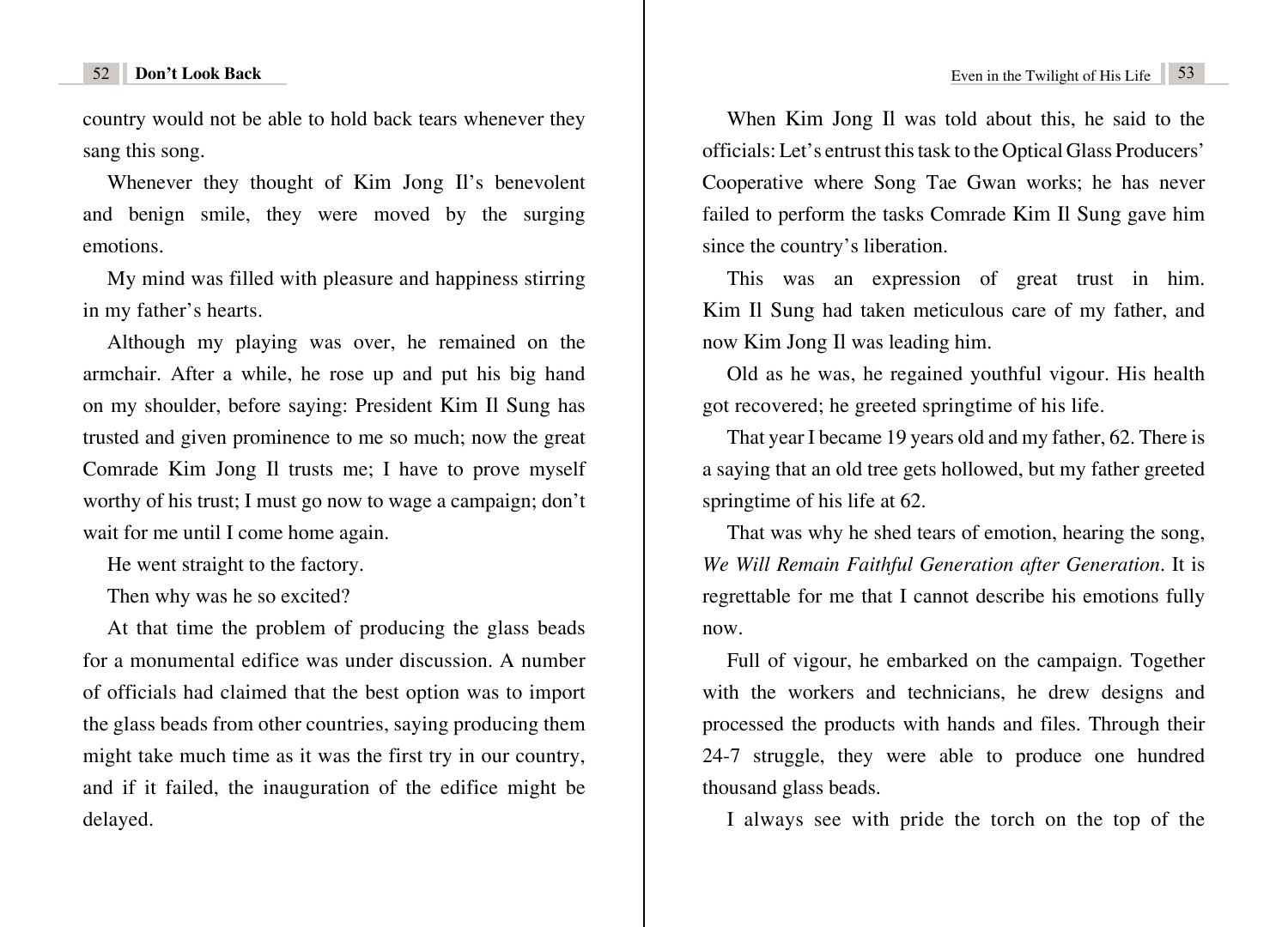Tower of the Juche Idea, burning rain or snow, for it is also associated with the great trust of Kim Jong Il on my father.

At that time officials were trying to import transparent tempered glass for the torch when a certain factory failed to produce it.

*How can we make the torch of the grand monument, which will add eternal brilliance to the immortal Juche idea, with foreign-made glass?*

A nominee Kim Jong Il had in mind was none other than my father.

So my father was assigned to produce transparent tempered glass for the torch of the Tower of the Juche Idea.

Kim Jong Il was convinced that my father, though he was nearly 70 years old, would live up to the Party's trust and expectation with loyalty and obligation.

As is known throughout the world, the torch of the Tower of the Juche Idea is an enormous glass structure, as high as a five- or six-storied apartment house. This task was beyond the capacity of my father's factory.

At that time, there was the Nampho Glass Factory, incomparably larger than my father's cooperative, in terms of equipment and production capacity.

Kim Jong Il, however, gave the task to my father's cooperative with a belief in my father.

He answered without hesitation that he would carry out the task without fail.

Many senior officials were surprised to see my father answering so easily. They were rather wondering whether he could produce it in time.

So many people visited his office, I was told. They all worried about him, but my father's answer was the same: This task was assigned to us by the great leader Comrade Kim Jong Il; we will carry it out, and without fail.

He burned midnight oil with the workers every night. Those days were a season for sports, so football games between the premier league teams were at their height.

Let me make a brief remark of a story about football. To be frank, my father was a workaholic but had one enthusiastic hobby, football. He was not good at playing football. Nay, he did not know how to kick a ball.

One holiday his producers' cooperative arranged a picnic. Officials of the cooperative competed in penalty shootout, one kicking the ball and the other one keeping the goal.

A makeshift goalpost was built on the grass field. The ball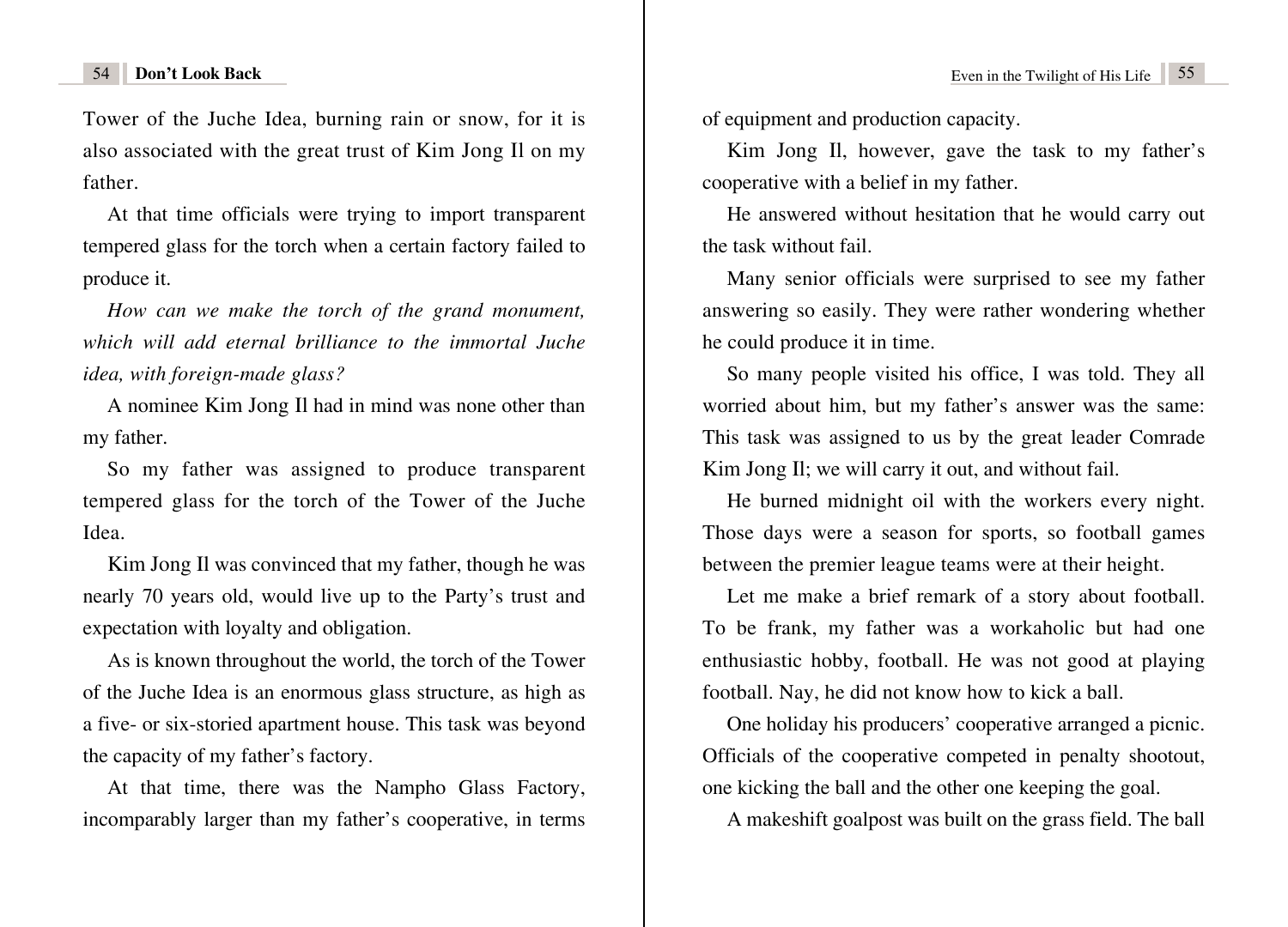had to be kicked about five metre away from the goalpost. The first kicker was the chairman (my father) and the goal keeper was the Party secretary.

All thought that my father would kick the ball excellently as he was a football fan. The onlookers cheered him enthusiastically. To their surprise, they burst into laughter to see his ball-kicking.

He kicked the ball so hard that his shoe head got stuck in the grass field and earth was scattered in all directions with the ball failing to reach the goalpost.

The earth went into the mouth of the Party secretary, and he lost his bearing.

Since then, my father was nicknamed *football chairman*. As the chairman was a football fan, the cooperative's players could not enter the compound of their cooperative if they had lost a game.

Once he said he was going to an important meeting, and instead went to see the final of the premier league games.

The fact was revealed later as he was seen on TV sitting on a spectator's seat in a stadium; he was so enthusiastically cheering the players that the cameraman turned the camera to him several times.

He liked the high spirit of attack, perseverance and

stamina of the football players. He might have discovered a temperament, something like a thing suitable to his character, in the football players who run tirelessly to the end of the game.

But he never watched a football game of the premier league during the period of the campaign; nay, he never tried to see it. Whenever he was asked to go to see a game, he would say, "That is none of my business. Right now I am driving a ball, too. Only kicking the ball towards the goalpost is left."

Finally, he "shot," and it was a "goal," and it was the ninth test production. They succeeded in producing tempered glass with even stress distribution.

The test was to drop a glass ball (900g) as big as a tennis ball from a point 102 cm high. The ball neither broke nor cracked.

Another test was carried on. A plate glass as wide as one square metre was placed between two bricks, and a man as heavy as 70kg stood on it, but the glass did not break. It was the same case even when another man stepped on it. Lastly, my father mounted on it. Only then did it sound like cracking, so my father got down from it.

The day when they reported it to Kim Jong Il, my father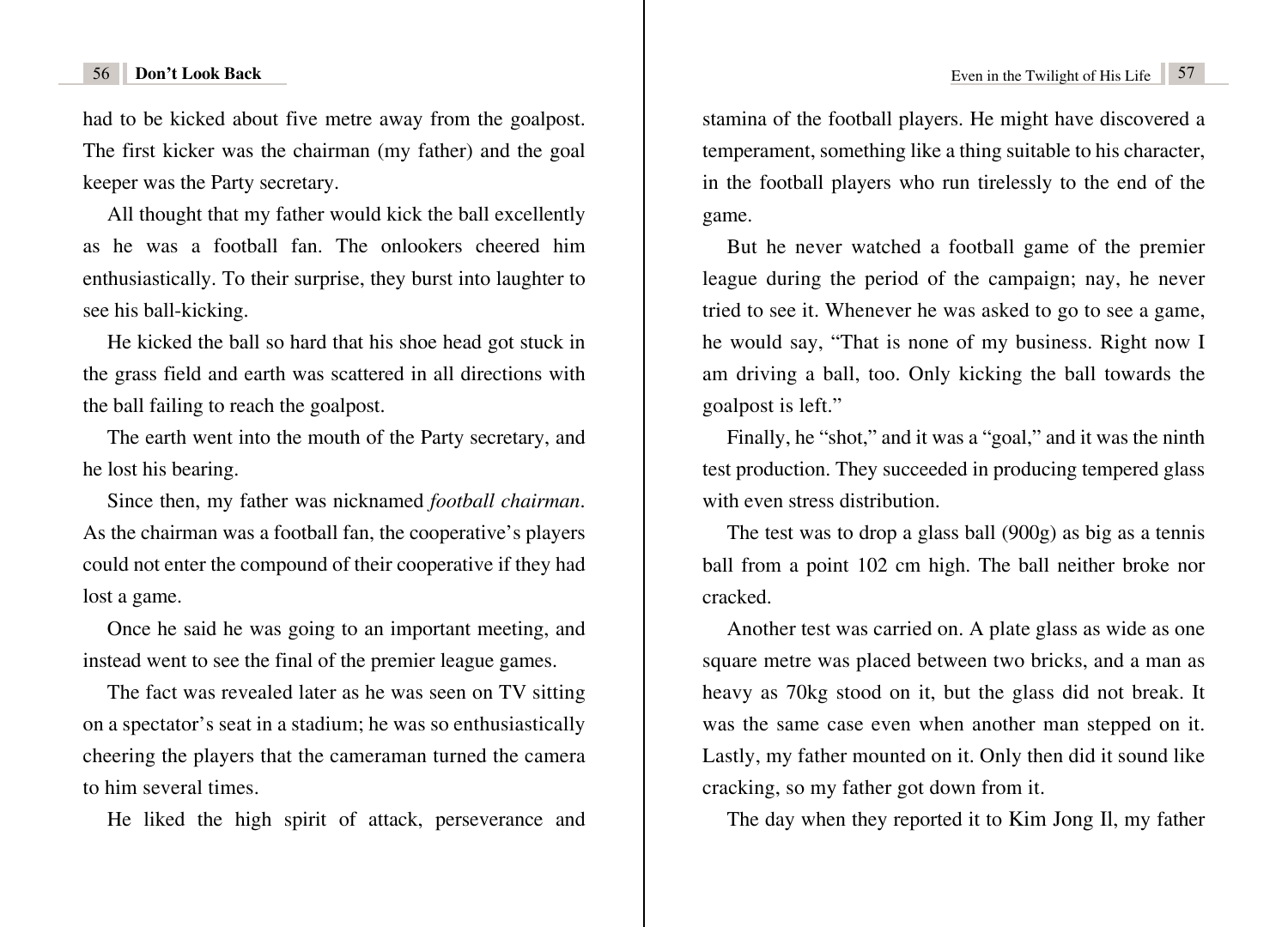<span id="page-31-0"></span>58 **Don't Look Back Blessed Life, The Businessman's View of Value** 59

had a photo taken with the workers and technicians. By nature, he disliked posing for a photo. He always avoided the photographers and cameramen.

Thinking proudly that the efforts of his cooperative and his whole life were enshrined in the production of the torch of the Tower of the Juche Idea, he had a photo taken.

My father used to say with tears in his eyes, "How can I forget the benevolence as long as I live!"

Still now, I never see carelessly every glass bead, chandelier and glass block decorating the monumental edifices.

Especially, whenever I look up at the torch of the Tower of the Juche Idea, I cannot suppress the surging emotions.

I proudly say that the life of my father who led a brilliant life was a proud one.

# **[3. Blessed Life, The Businessman's](#page-3-0)  View of Value**

Once overseas Korean businessmen saw tears in the smiling eyes of my father and asked him, "You look leading a genuinely happy life, Mr. Song. It is a matter of fact that a businessman cannot live even a moment free from worry, and how come do you live in comfort and without any worry?"

My father began with witty remarks: Ancient people said that there is a reason why people have two eyes, two ears, two hands and two feet−the two eyes for distinguishing truth from falsehood; the two ears, one for hearing and the other for letting what was heard go away; of the two hands, one for giving and the other for taking; and the two feet for helping each other because if one stands on one foot, one may feel unsteady.

On hearing this, the overseas Koreans laughed cheerfully. One of them said: It seems that is not what the ancient people said; isn't that what you, Mr. Song, say with businessmen in mind?

My father replied with a smile on his face: The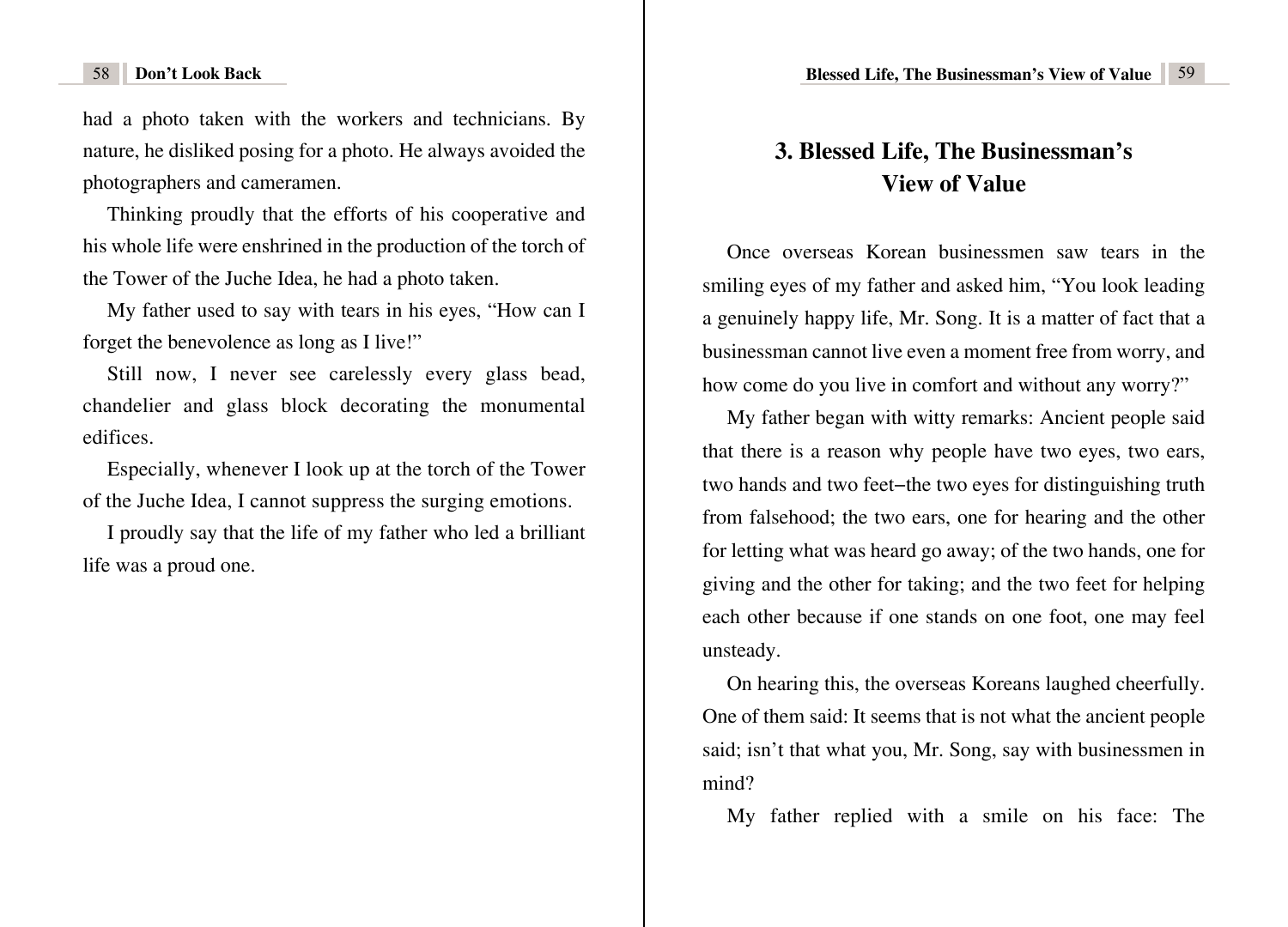businessmen were always like the candle in front of the wind in any period; it is a usual practice that they always feel uneasy wondering whether their enterprises may go bankrupt any moment like the candle in front of the wind; they are always concerned not to be swindled by others and try hard to win reliable partners even though they are criticized by others; it is no exaggeration to say that the tale about two eyes, two ears, two hands and two feet refer to the businessmen; but I have no fear to be swindled by others because I am running an enterprise in a socialist country, not a capitalist one; mothers don't cheat their children; my motherland would not cheat and extort me; I don't worry if I would be criticized by others for my business activities are aimed at bringing greater profits to the socialist country; and I have no worry about expropriation though I earn a lot of money; I have never lived in suspense with fear like the candle in front of the wind and it is because the great leaders have personally led my life; if a child walks hand in hand with his father, he never falls down; I have followed my road straight forward all my life without falling down.

And he recounted how the great leaders had trained him, once a private businessman, as a patriot and a member of the Workers' Party of Korea and given prominence to him. He continued that he had not only earned a large sum of money but donated it to his country and fellow people, earning in return the national leader's trust and people's affection, great glory and honour, which could not be bought with millions of tons of gold.

The overseas Koreans gave him a big hand, saying, "You've become the one and only 'socialist millionaire' in the world, a 'millionaire' of socialist Korea, who has earned wealth, both material and spiritual."

From then on my father was called a "socialist millionaire."

This love and trust, the happiness and glory were not all that he enjoyed. Being well over seventy, he was appointed an advisor to the cooperative to help it with his skill and experience.

Not satisfied with just giving advice, he rushed forward vigorously shouldering important tasks upon himself. For him, living was inconceivable separated from working.

He would go to the factory thinking, and come home without saying anything.

But Comrade Kim Jong Il was still remembering him.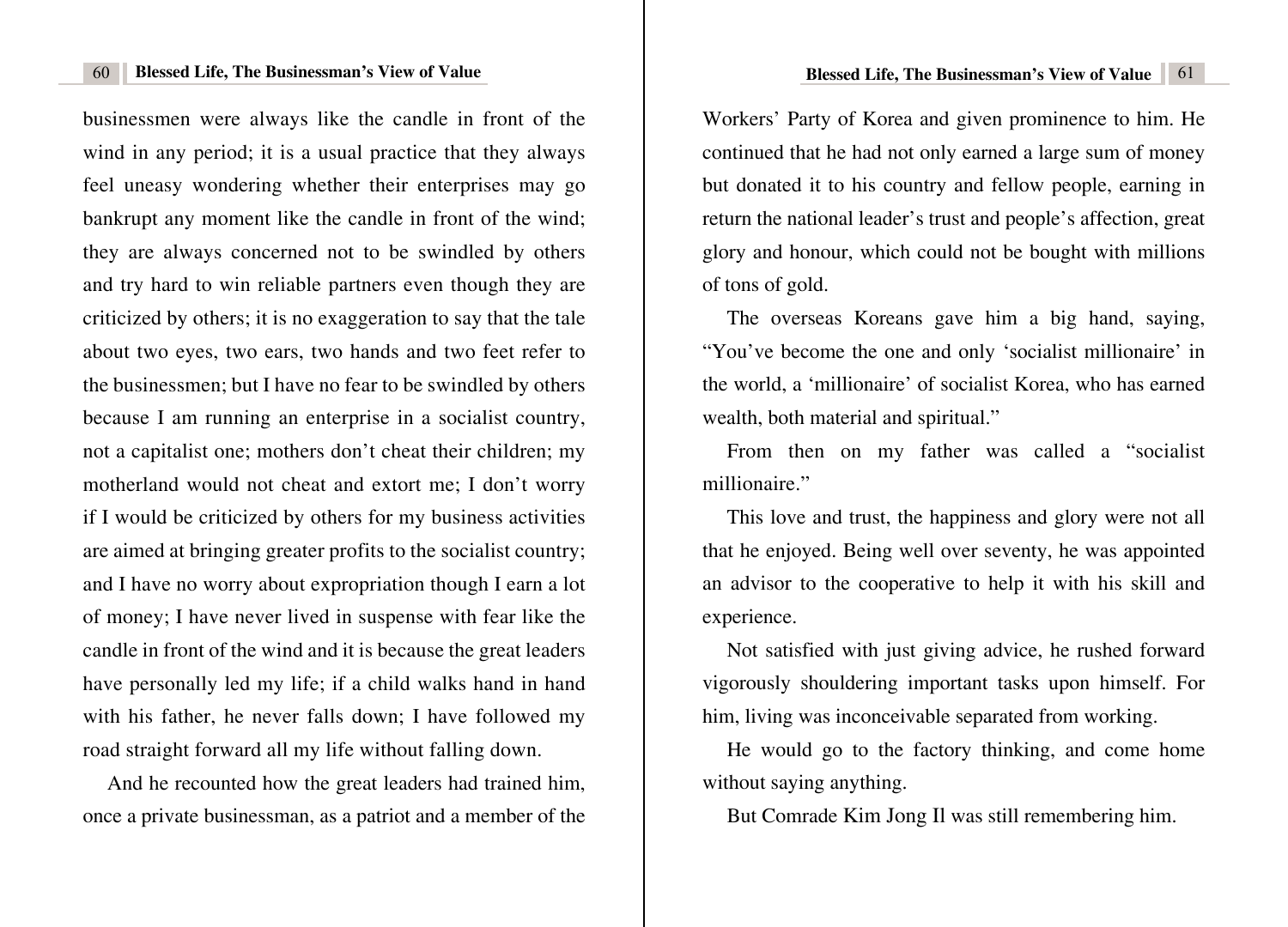### 62 **Blessed Life, The Businessman's View of Value Blessed Life, The Businessman's View of Value** 63

On learning about my father, Kim Jong Il saw to it that he was appointed the chairman again.

That day my father held a cup of liquor that his children had filled. This was the first time for him to do so after quitting drinking. I still remember the tears welling in his eyes as he looked at his seven sons and daughters and grandchildren, his hand holding the cup trembling.

He, then seventy-four years old, did not try to conceal the tears. He drank the liquor with the dropped tears. After a few days, he gathered us, and said;

"They say that an old horse knows the way, but to look back upon my past I found I have failed to fulfill my obligation. I have no heir to my job."

His words had a tremendous impact on us. I felt the past days when I would put on airs as a doctor shameful.

I asked myself whether the job of my own choice was right for me.

*Didn't I think that I was free from the duty to inherit his job because I was a daughter, not a son?* 

It was a matter of conscience and duty before being a matter of obligation.

My father wanted so much that anyone among us would

follow him. He must have wanted to repay for his blessed life from generation to generation.

I decided to become a spectacles repairer.

It took several months until I put my thought into practice. I had been called "Doctor Song" or "Ms. Song," but now I joined the Moran Public Service Cooperative, processing glasses and fixing them to frames with men who were repairing fountain pens or engraving seals.

Many people wondered if something had gone wrong with me.

They would look at me with pity as if I had been punished.

It was easier said than done, and I had made the determination not with easy mind.

My father was pleased and satisfied with me. If there was anyone who did not understand me, he would shout, "She is right. Don't disturb her."

I worked as a spectacles repairer for three years.

Finally, I decided to open a spectacles repairer's.

It was my father who supported my decision before anybody else. He said, "Don't change your mind whatever others may say."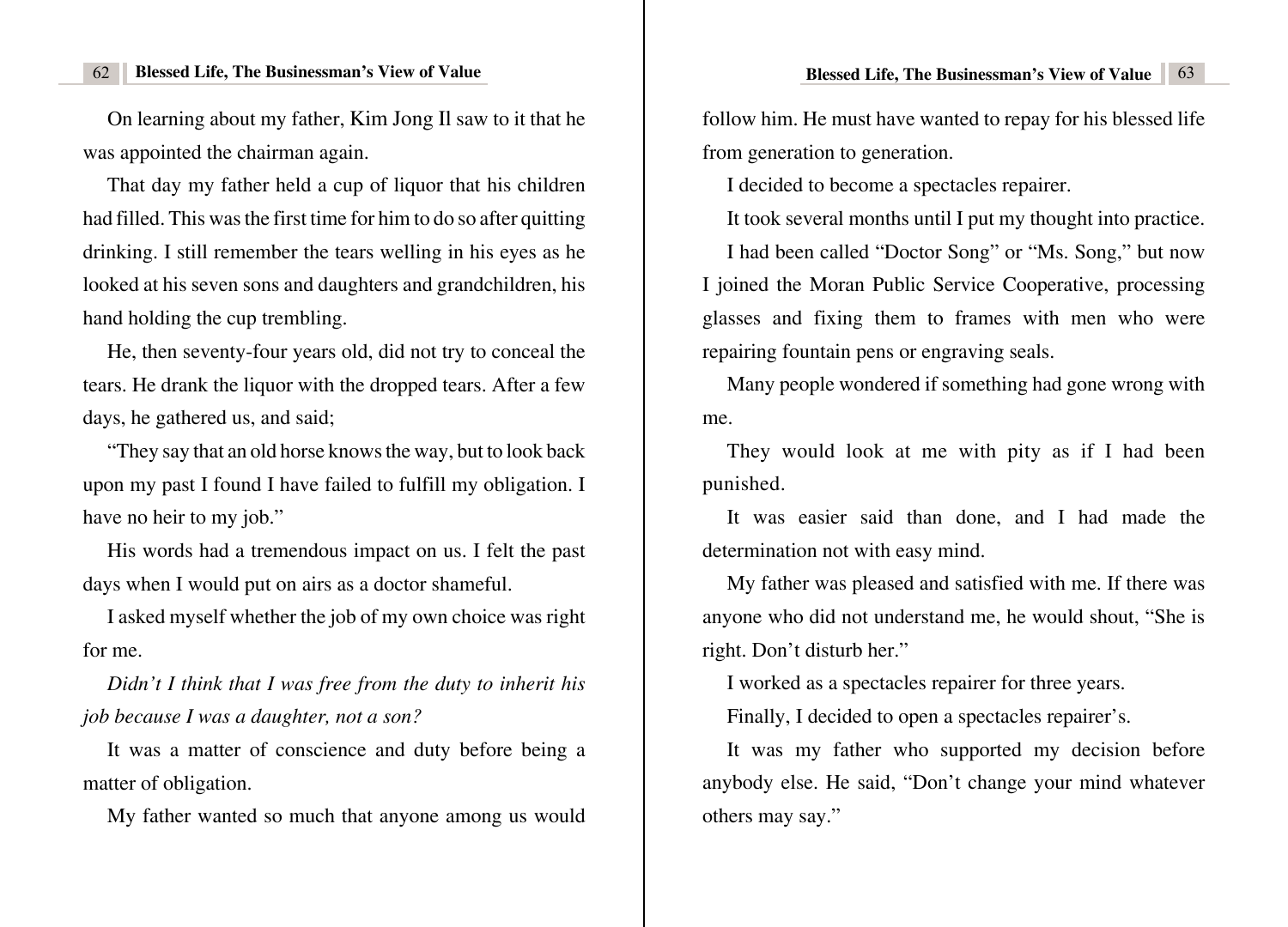I obtained materials myself, and asked carpenters and plasterers for help. I would stay in the house at night, making preparations for the next day's work.

At last I built the repairer's and hung up a small signboard, reading Kaeson Spectacles Repairer's on the newly-painted wall.

For three years we served hundreds of thousands spectacles for workers, farmers, scientists, teachers, journalists and street cleaners across the country.

Kim Jong Il spoke highly of our deeds and saw to it that a spectacles shop was built at the foot of picturesque Moran Hill to meet the people's demand for spectacles.

Now the shop has become a place which our people and foreigners frequent and to which overseas Koreans render material and spiritual assistance. There is no end to writing about it.

We have more things to do than we have done so far. It is just the beginning for our shop.

Thanks to the love and trust of Kim Jong Il, my father became chairman of the management board of a large enterprise with thousands of employees at the age of 74, and worked with vigour until he was well over 80.

The traces of his life were imprinted throughout the country, including Pyongyang, the capital city; he could see with the pride and happiness of being a "socialist millionaire" the Kanggye Pencil Factory, the rubber and glass factories in various parts of the country, the torch of the Tower of the Juche Idea, the furnishings in the Mansudae Art Theatre and Pyongyang Subway, the apartment houses on Changgwang, Kwangbok and Thongil streets, the optical and experimental instruments at scientific and educational bases, the illuminating lamps on stages, the binoculars and the spectacles worn by millions of people.

He used to say, "Socialism is good, indeed."

When he looked at the workers moving to the houses on newly-built streets, the children wearing water glasses in the swimming pool at the Changgwang Health Complex and the subway stations, he would say so.

It must have been the expression of his praise to the benevolent socialist system associated with his whole life and of the dignity of his life that was glorified under the warm care of the great leaders.

Suddenly, his health began to deteriorate. He was over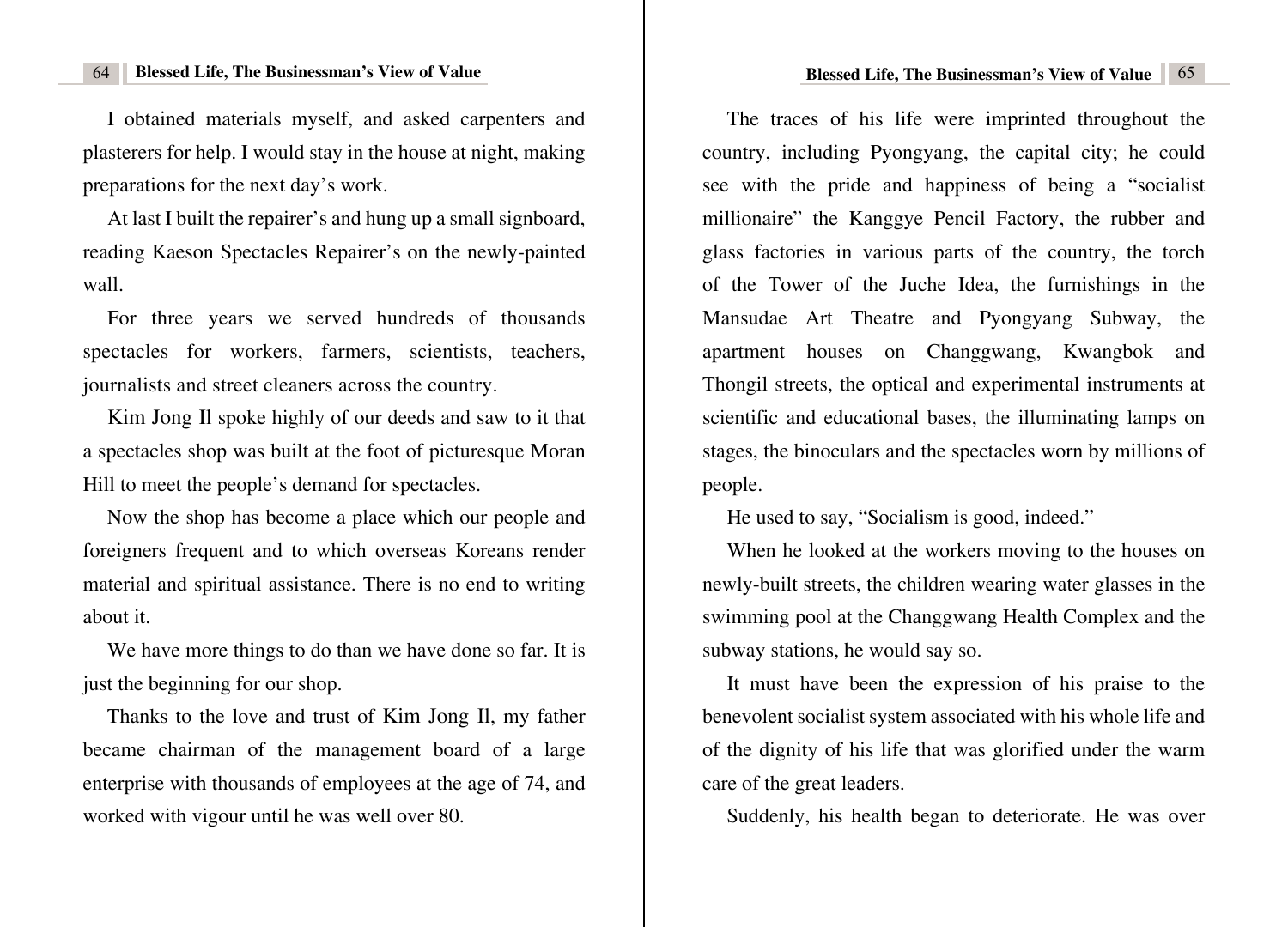eighty years old and his health was in bad condition.

At that time I was attending a national conference of models of communist virtue.

My father watched me on TV while lying on the bed.

After the conference was over, I went to see him.

Tears welled up in his eyes when he was holding my hands. He said: You've glorified my life again; many people called me on the phone and said I have a laudable daughter; they said you were the first recipient of the Order of the National Flag  $1<sup>st</sup>$  Class at the conference; like father, like daughter, they said.

Feeling the Order of the National Flag  $1<sup>st</sup>$  Class with his hand, he said: You should know how heavy the commendation is; General Kim Jong Il commended you with the belief that you would work harder; don't forget it.

He told me to go and work, saying that I should not remain beside him as I had participated in and taken the floor at a national conference. He continued that he would soon rise from the sickbed.

But the day finally came when he had to stop working.

In January next year, when the intense cold of midwinter was raging, he fell.

I could see from the complexion of his face, the eyestrain and sleepy eyes that his end was nearing.

But he said to us, "Go back and work, please." This was the way he was.

When a person realizes that he is at death's door, he usually wants to be with his close friends, his wife or his sons and daughters.

He must have wanted to be so, too, but he did not allow that because he only knew working and hoped that his sons and daughters would work hard to repay the affection and solicitude of the great leaders for himself.

He was such a man on my wedding day, too.

Many people, who had grown tipsy, toasted to the newlyweds, me and my husband, saying we should be faithful to each other to the end and bear many sons and daughters; many people were shocked to hear my father saying to me, "You have to go to work tomorrow."

So we went to work the day after the wedding day.

When we went to the hospital again after hearing about his state, he was in a coma.

All of us sat around the head of his bed.

When he regained consciousness, he called us with his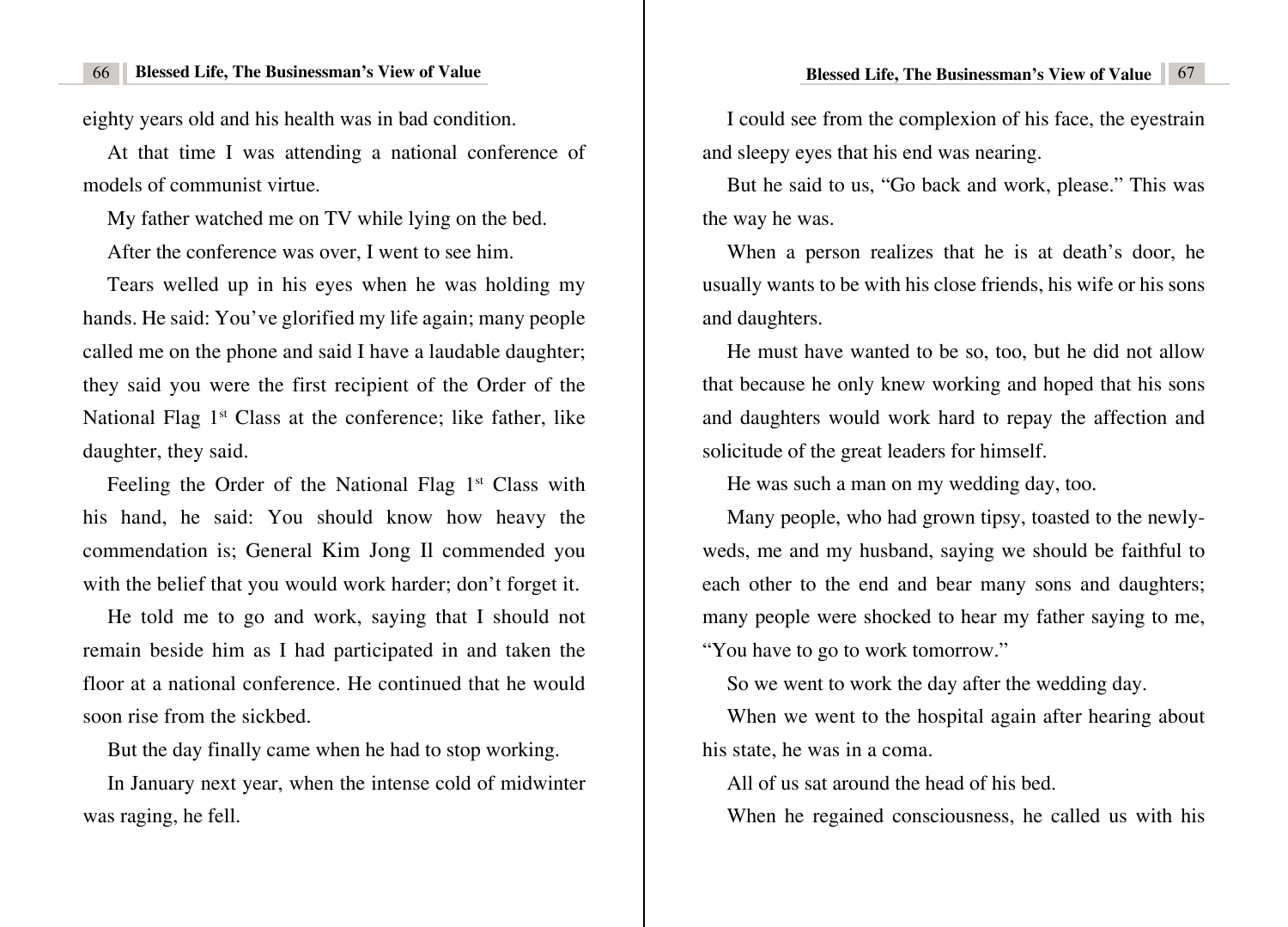eyes, and said with a clear voice: But for the great leaders, I would have remained a slave of money, unaware of his country and nation; the great leader Comrade Kim Il Sung said that he would take me as far as the communist society, but my life is so short; I don't feel regretful for having come as far as today following him.

The man, who had lived for money, the man who had then become aware of his country, his fellow people and his national leaders, the "socialist millionaire" who had lived a dignified and happy life enjoying the affection of both his national leaders and fellow people, passed away in this way.

People say that it is only when one's hair has turned grey that he understands the world, and my father must have breathed his last not with a light heart, with the feeling that he had failed to fully repay the love and care bestowed by the great leaders on him.

The great affection for my father continued, and it was beyond what my family had imagined.

On hearing that my father had died, Chairman Kim Il Sung had a wreath sent to my father's funeral.

Kim Jong Il ensured that his remains were entombed in

the Patriotic Martyrs Cemetery to hand down his exploits for the motherland and the revolution, and that history and the nation would not forget him.

In his lifetime he had chosen the site of his grave like other people had done, but Kim Jong Il glorified his life even after his death.

We all cried; so did the condolers.

The time came when the funeral procession had to leave for the cemetery. The National Military Band played the funeral music. The funeral car was accompanied by many cars.

Following the motorcade, I looked at the hill, the Patriotic Martyrs Cemetery, where my father's remains would be entombed.

My father, who had been a private businessman, was heading for the cemetery as a patriot.

I said in tears, "Do you know, father, where you are going? You are going to the Patriotic Martyrs Cemetery. Do you hear me? Open your eyes just once and look."

It was the coldest season in the year, but the sunshine was warm. The sun shone brightly over the cemetery covered with snow.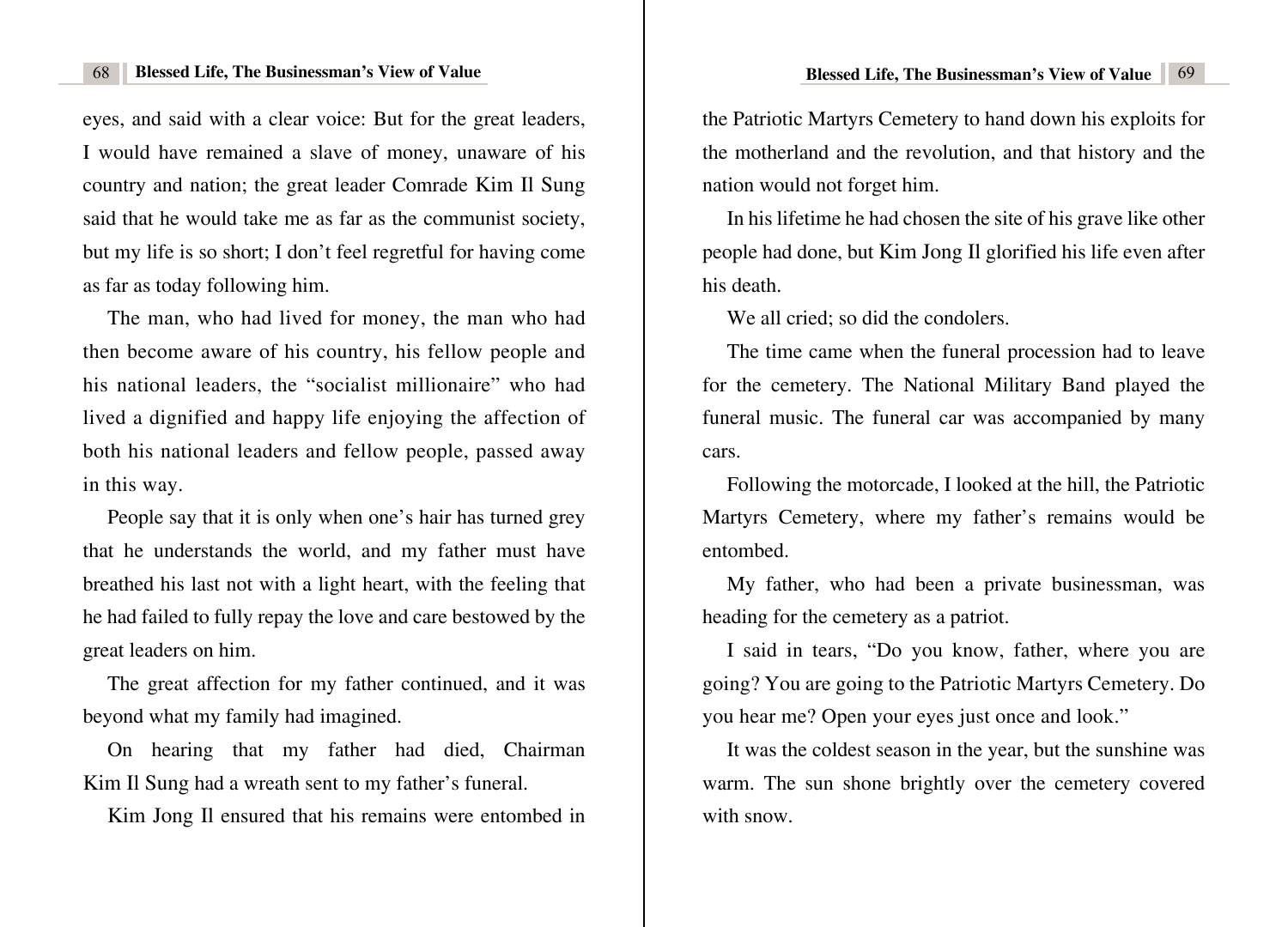### **[Conclusion](#page-3-0)**

<span id="page-37-0"></span>The life of my father, who followed a straight road under the warm care of the great leaders, ended gloriously.

But the warm care continued.

In September 1998, on his way back from an inspection tour of the front line, Kim Jong Il visited the reconstructed Patriotic Martyrs Cemetery

Looking at the photographic images on the tombstones of his unforgettable comrades for over four hours until it became dark, he recollected their patriotic loyalty, explaining their exploits etched in history.

In front of my father's photographic image, he said: Song Tae Gwan was a patriotic businessman whom Comrade Kim Il Sung knew well; he did a lot of work in his lifetime.

When the news was reported by mass media, we, his sons and daughters, went to the cemetery with bouquets of flowers.

First we walked along the course Kim Jong Il had taken,

seeing one by one those who had worked at important posts of the Party and state, those who had contributed to building the Party, state and army, martyrs who had sacrificed their lives to the sacred cause of national reunification, personages who had rendered outstanding contributions in the fields of science, art and literature and others well known across the country.

We felt impressed by the fact that my father was entombed in this cemetery, which the overseas Koreans call a "martyrs cemetery reserved for persons of high positions."

We stopped in front of the photographic image on our father's tombstone.

His image looked grave.

Offering a bouquet of flowers before the tombstone, I said: What are you thinking about now and what are you saying to us?

I was communicating with my father.

I felt as if I was hearing his request:

*Song Hui, I want you to support General Kim Jong Il faithfully in my place; you must repay his favour with loyalty*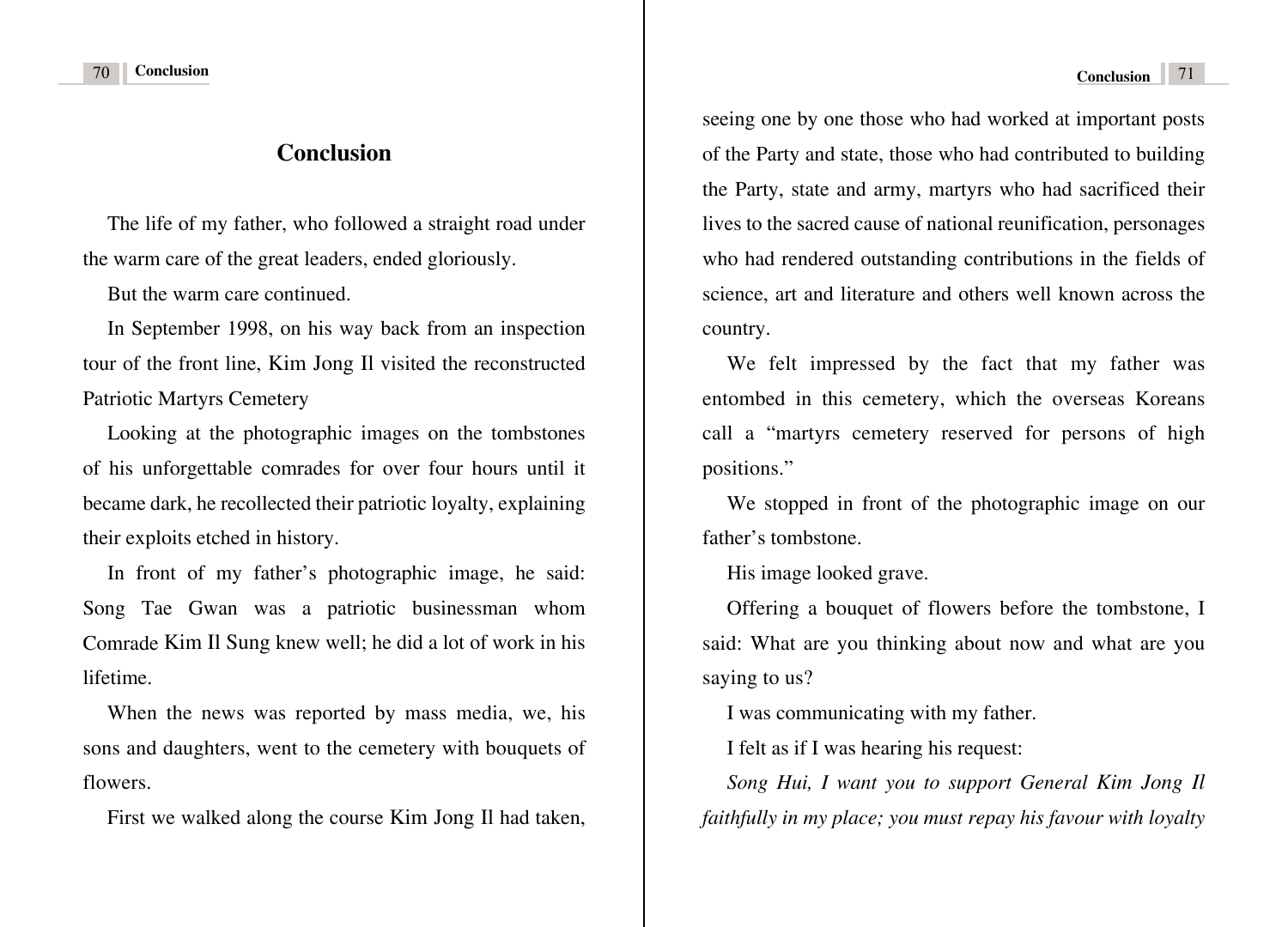*from generation to generation; and remember that anyone who devotes his or her conscience to the motherland and the fellow people can be embraced by the warm love and can enjoy the worth of life.*

I believe that anyone who visits the Patriotic Martyrs Cemetery will learn the eternal truth of life, whoever he or she may be.

### **THE BUSINESSMAN: A PATRIOT**

Written by Song Song Hui

Edited by Yun Yong Il

Translated by Jong Myong Jin

Published by Foreign Languages Publishing House, DPR Korea

Issued in August Juche 110 (2021)

E-mail: flph@star-co.net.kp http://www.korean-books.com.kp